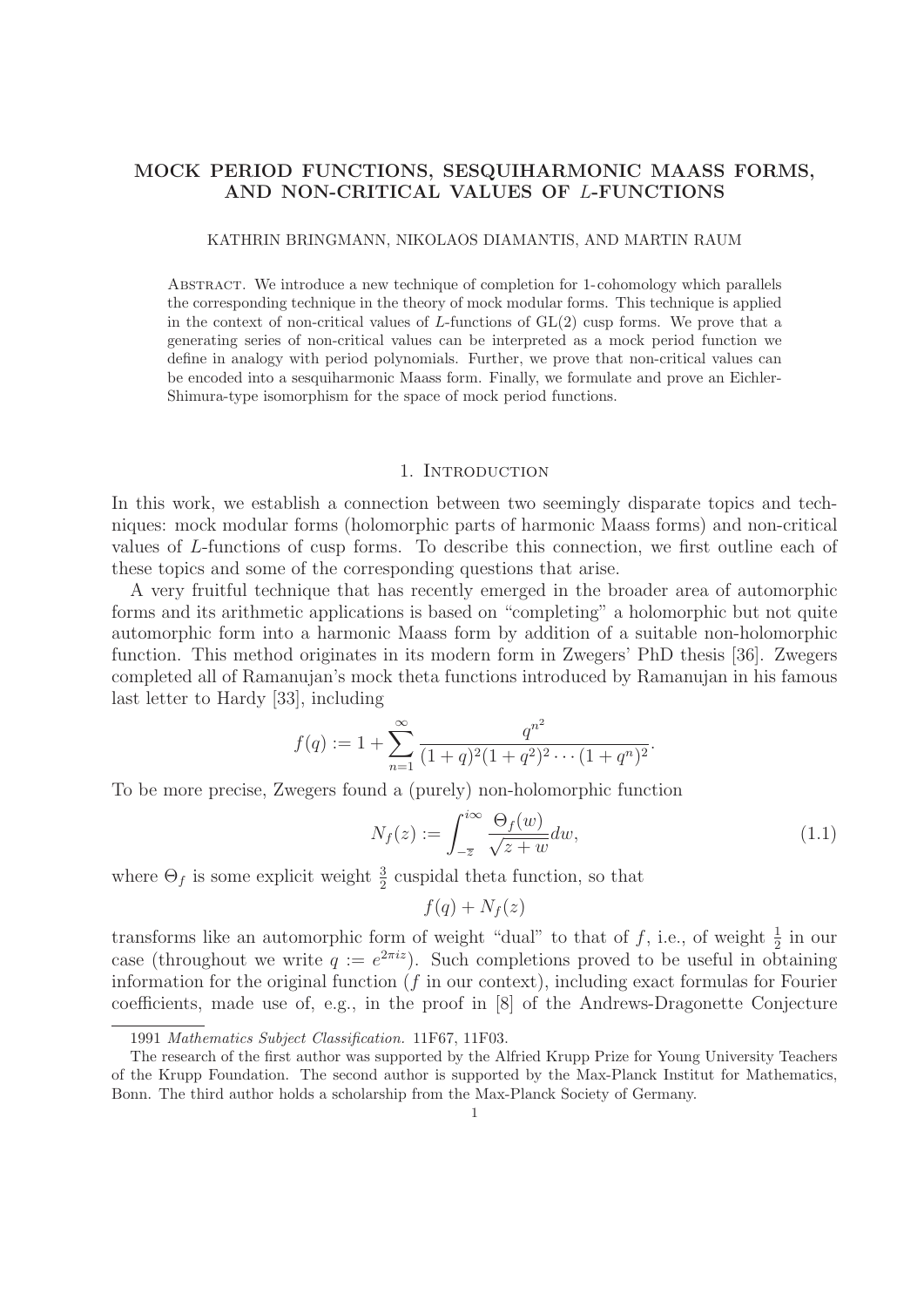[1, 19]. On the other hand, one can also reverse the question and start with a modular form, define an integral N resembling the one in  $(1.1)$  and find a holomorphic function F such that  $N + F$  transforms like a modular form. Such "lifts" were constructed for cusp forms of weight  $\frac{1}{2}$  in terms of combinatorial series by the first author, Folsom, and Ono [6] and by the first author and Ono for general cusp forms [9]. Recently, also lifts for non-cusp forms were first author and Ono for general cusp forms [9]. Recently, also lifts for non-cusp forms were found [18]. Obstructions to modularity occuring from functions like f may also be viewed in terms of critical values of L-functions [7] in a way we will describe later.

We next introduce the second topic, non-critical values of L-functions. We will first outline the background concerning general values of  $L$ -functions and critical values. Let  $f$ be an element of  $S_k$ , the space of cusp forms of weight  $k \in 2\mathbb{N}$  for  $SL_2(\mathbb{Z})$ , and let  $L_f(s)$ denote its L-function. Special values of L-functions have been the focus of intense research in arithmetic algebraic geometry and analytic number theory, because they provide deep insight to f and associated arithmetic and geometric objects. Several of the outstanding conjectures in number theory are related to special values of L-functions, e.g. the ones posed by Birch-Swinnerton-Dyer, Beilinson and Bloch-Kato (see, for example, [28]). In particular, they are commonly interpreted as regulators in K-theory [34].

Among the special values, more is known about the *critical* values which, for our purposes, are  $L_f(1), L_f(2), \ldots, L_f(k-1)$  (see [16, 28] for an intrinsic characterization). For instance, Manin's Periods Theorem [30] implies that, when  $f$  is an eigenform of the Hecke operators, its critical values are algebraic linear combinations of two constants depending only on f. This result was established by incorporating a "generating function" of the critical values into a cohomology which has a rational structure. The generating function is the period polynomial

$$
r_f(X) := \int_0^{i\infty} f(w)(w - X)^{k-2} dw,
$$

and each of its coefficients is an explicit multiple of a critical values of  $L_f(s)$  (see Lemma 2.1) for the precise statement).

The period polynomial of  $f$  satisfies the *Eichler-Shimura relations*:

$$
r_f|_{2-k}(1+S) = r_f|_{2-k}(1+U+U^2) = 0
$$
 with  $S := \begin{pmatrix} 0 & -1 \\ 1 & 0 \end{pmatrix}$ ,  $U := \begin{pmatrix} 1 & -1 \\ 1 & 0 \end{pmatrix}$ 

in terms of the action  $\vert_m$  on  $G : \mathfrak{H} \to \mathbb{C}$  defined for each  $m \in 2\mathbb{Z}$  by

$$
G|_{m}\gamma(X) := G(\gamma X)(cX + d)^{-m} \qquad \text{for } \gamma = \left(\begin{array}{c} * \\ c \end{array}d\right) \in \text{SL}_2(\mathbb{R}).
$$

Because of the importance of these Eichler-Shimura relations, the space of all polynomials of degree at most  $k-2$  (denoted by  $V_{k-2}$ ) satisfying them has been studied independently. It is called the *space of period polynomials* and is denoted by  $W_{k-2}$ , thus

$$
W_{k-2} := \{ P \in V_{k-2}; P|_{2-k}(1+S) = P|_{2-k}(1+U+U^2) = 0 \}.
$$

Non-critical values are much less understood and there are even some "negative" results such as that of Koblitz [26], asserting that, in a strong sense, there can not be a Period Theorem for non-critical values. In any case, it is generally expected that the algebraic structure of such values is more complicated than that of critical values. Nevertheless, in [15] it is shown that it is possible to define "generating series" of non-critical values, which can further be incorporated into a cohomology similar to the Eichler cohomology. This fits into the philosophy of Manin's [31] and Goldfeld's [22] cohomological interpretation of values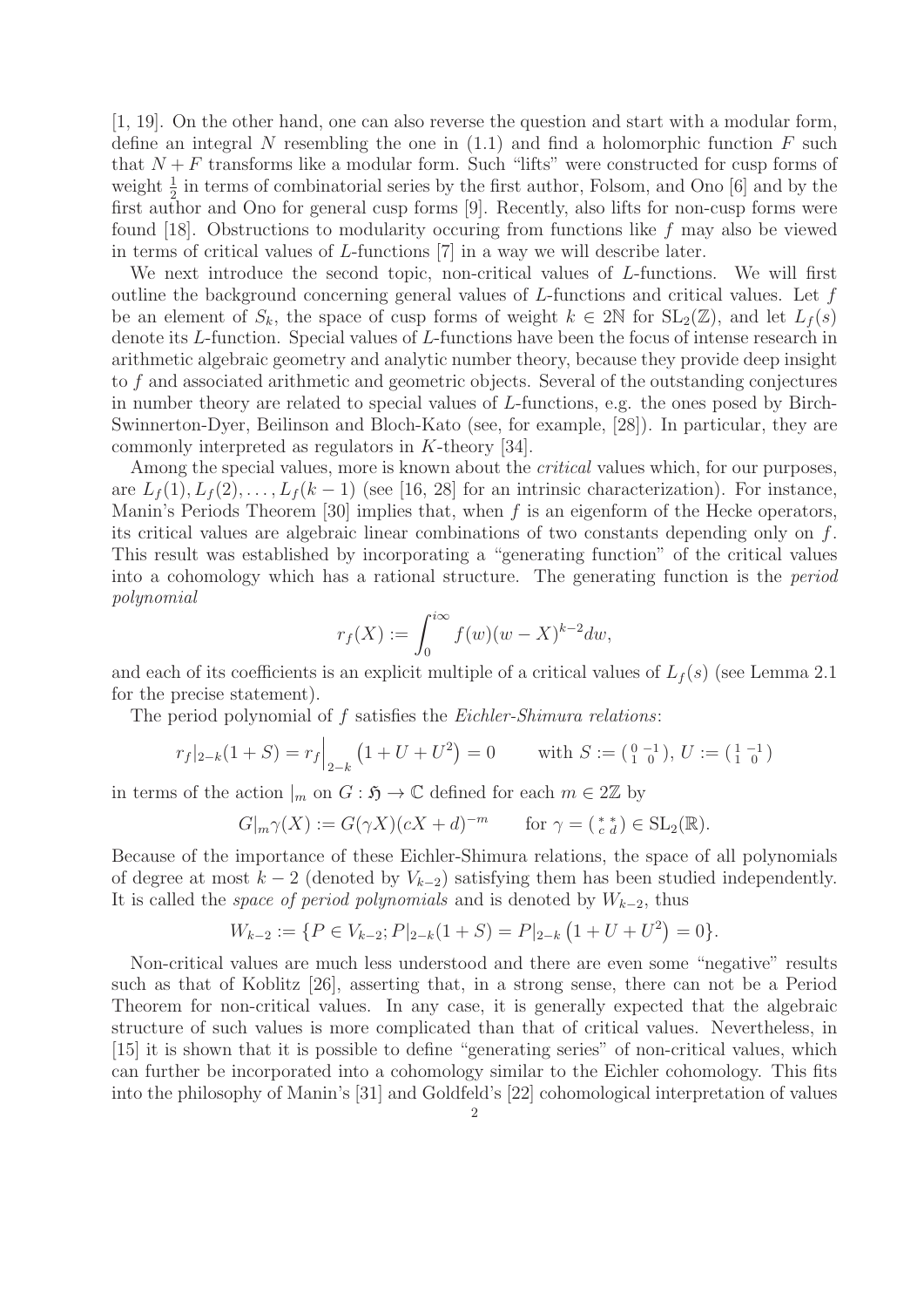and derivatives of L-functions, respectively. The generating series is a function  $r_{f,2}$  on the Poincaré upper-half plane  $\mathfrak{H}$  given by

$$
r_{f,2}(z) := \int_0^{i\infty} \frac{F_f(w)}{(wz-1)^k} dw,
$$

where  $F_f$  is the *Eichler integral* associated to f

$$
F_f(z) := \int_z^{i\infty} f(w)(w-z)^{k-2} dw.
$$

The function  $r_{f,2}$  is the direct counterpart of the period polynomial  $r_f$  associated to critical values. The non-critical values are obtained from  $r_{f,2}$  as "Taylor coefficients" of  $r_{f,2}$  (see Lemma 2.2), just as critical values are retrieved as coefficients of the period polynomial  $r_f$ . The ambient space of functions consists of harmonic functions rather than polynomials and the action is  $|k|$  instead of  $|2-k|$ .

The *first* link between the aforementioned two topics emerges as we use techniques from the theory of mock modular forms to intrinsically interpret the constructions that were associated to non-critical values in [15]. Those constructions were in some respects ad hoc and not as intrinsic as those relating to critical values. For example, whereas the period polynomial is expressed as a constant multiple of

$$
F_f|_{2-k}(S-1),
$$

the generating function  $r_{f,2}(z)$  has an analogous expression only up to an explicit "correction" term". That problem would seem to be insurmountable, because  $r_{f,2}(z)$  is not invariant under S.

However, in this paper we show that it is exactly thanks to the "correction term" that our generating function  $r_{f,2}$  can be completed into a function which belongs to a natural analogue of the space of period polynomials  $W_{k-2}$ . For the readers convenience we recall in this section the relevant definitions. We show that an appropriate counterpart of

$$
W_{k-2} := \{ P \in V_{k-2}; P|_{2-k}(1+S) = P|_{2-k} (1+U+U^2) = 0 \}
$$

is

$$
W_{k,2} := \left\{ \mathcal{P} : \mathfrak{H} \to \mathbb{C}; \, \xi_k(\mathcal{P}) \in V_{k-2}; \, \mathcal{P}|_k(1+S) = \mathcal{P}|_k(1+U+U^2) = 0 \right\}.
$$

Here,  $\xi_k$  is a key operator in the theory of mock modular forms defined, for  $y := Im(z)$  by

$$
\xi_k := 2iy^k \frac{\overline{d}}{d\overline{z}}.
$$

Our first main result then is

**Theorem 1.1.** Let  $k \in 2\mathbb{N}$  and f a weight k cusp form. Then the function

$$
\widehat{r}_{f,2}(z) := r_{f,2}(z) - \int_{-\overline{z}}^{i\infty} \frac{r_f(w)}{(w+z)^k} dw
$$

belongs to the space  $W_{k,2}$ .

Theorem 1.1 suggests the name mock period function for  $r_{f,2}$  (see Definition 3.3)

The completion of  $r_{f,2}$  by a purely non-holomorphic term does not cause us to lose information about non-critical values, because it only introduces critical values (see Lemma 2.4), which from our viewpoint can be thought of as understood.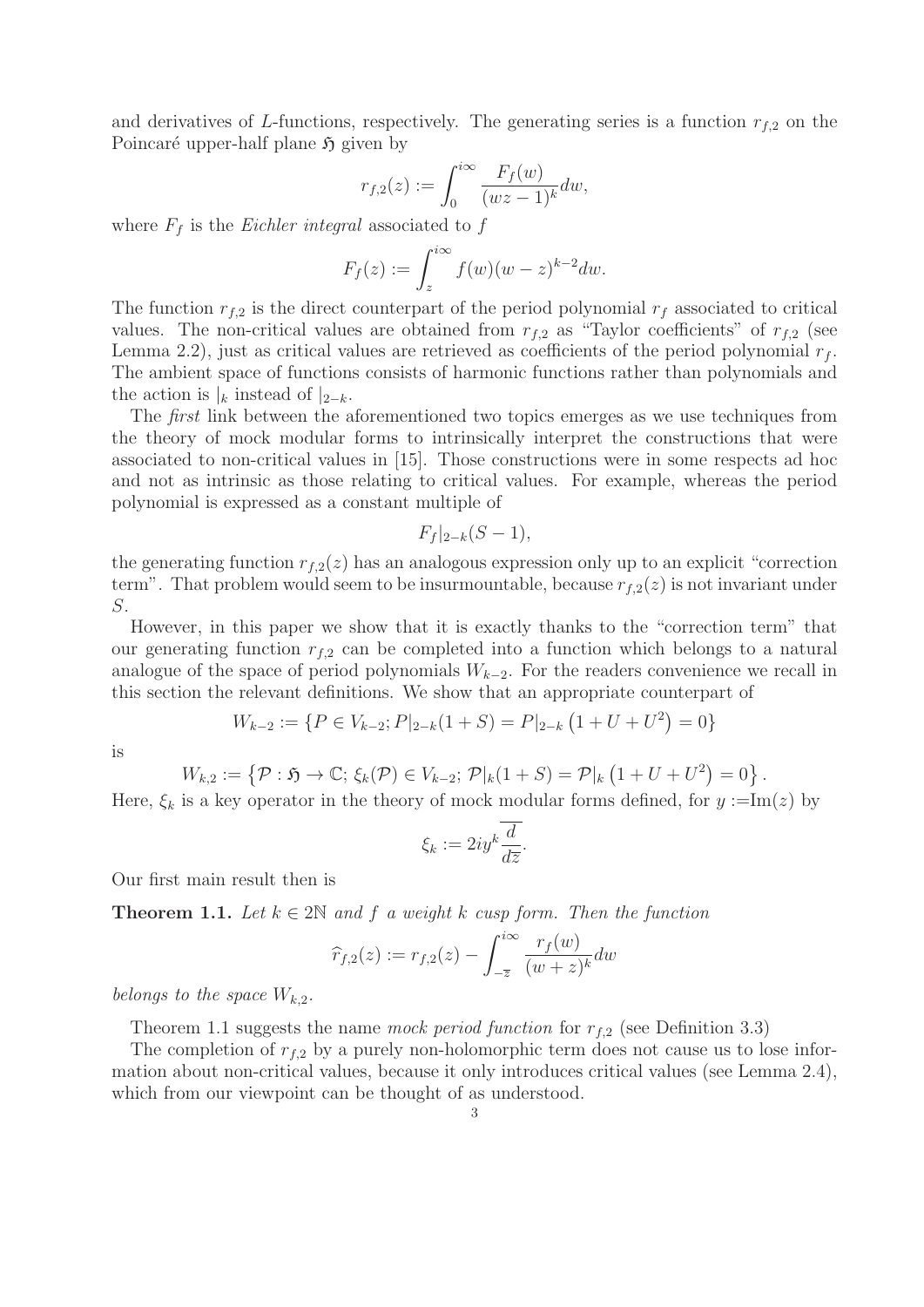The second link between the two main subjects of the paper amounts to a technique that allows us to encode information about the mock period function of  $f \in S_k$  into a certain "higher order" version of harmonic Maass forms. This is the direct analogue of a recent result proved for critical values by the first author, Guerzhoy, Kent, and Ono (Theorem 1.1 of [7]) and in a different guise earlier in [20]:

**Theorem 1.2.** ([20, 7]) For each  $f \in S_k$ , there is a harmonic Maass form  $M_f$  with holomorphic part  $M_f^+$ , such that

$$
r_f(-z) = M_f^+|_{2-k}(1-S).
$$

The authors further use similar techniques to establish a structure theorem for  $W_{k-2}$ (Theorem 1.2 of [7]).

The first step of our approach towards establishing the counterpart of Theorem 1.2 for non-critical values is to identify the objects taking the role played by harmonic Maass forms in [7]. The class of these objects is formed by sesquiharmonic Maass forms (see Definition 4.1). Sesquiharmonic Maass form are natural higher order versions of harmonic Maass forms, the first example of which has appeared in a different context [17, 18]. (See also [12, 13, 14] for an earlier application of the underlying method). The main difference of sesquiharmonic to harmonic Maass forms is that the latter are annihilated by the weight k Laplace-operator

$$
\Delta_k := -y^2 \left( \frac{\partial^2}{\partial x^2} + \frac{\partial^2}{\partial y^2} \right) + iky \left( \frac{\partial}{\partial x} + i \frac{\partial}{\partial y} \right),
$$

whereas sesquiharmonic Maass forms are annihilated by

$$
\Delta_{k,2} := \Delta_{2-k} \circ \xi_k = -\xi_k \circ \xi_{2-k} \circ \xi_k = \xi_k \circ \Delta_k.
$$

In Section 4, we will show that we can isolate a "harmonic" piece from each sesquiharmonic Maass, paralleling the way we can isolate a "holomorphic" piece from each harmonic Maass form. This construction allows us to formulate and prove the analogue of Theorem 1.2:

**Theorem 1.3.** For each  $f \in S_k$ , there is a sesquiharmonic Maass form  $M_{f,2}$  with harmonic part  $M_{f,2}^{+-}$ , such that

$$
\widehat{r}_{f,2}(z) = M_{f,2}^{+-}(z) \Big|_{k} (S-1).
$$

The above two techniques we just described can be considered as a new version of the "completion" method, this time applied to the level of 1-cohomology.

The *third* main result and technique of this paper is a mock Eichler-Shimura isomorphism for  $W_{k,2}$ . The classical Eichler-Shimura isomorphism "parametrizes"  $W_{k-2}$  in terms of cusp forms. It can be summarized as:

**Theorem 1.4.** (e.g., [27]) Every  $P \in W_{k-2}$  can be written as

$$
P(X) = r_f(X) + r_g(-X) + a|_{2-k}(S-1)
$$

for unique  $f, g \in S_k$  and  $a \in \mathbb{C}$ .

In Section 5, we show that  $W_{k,2}$  can be "parametrised" by cusp forms in a very similar fashion: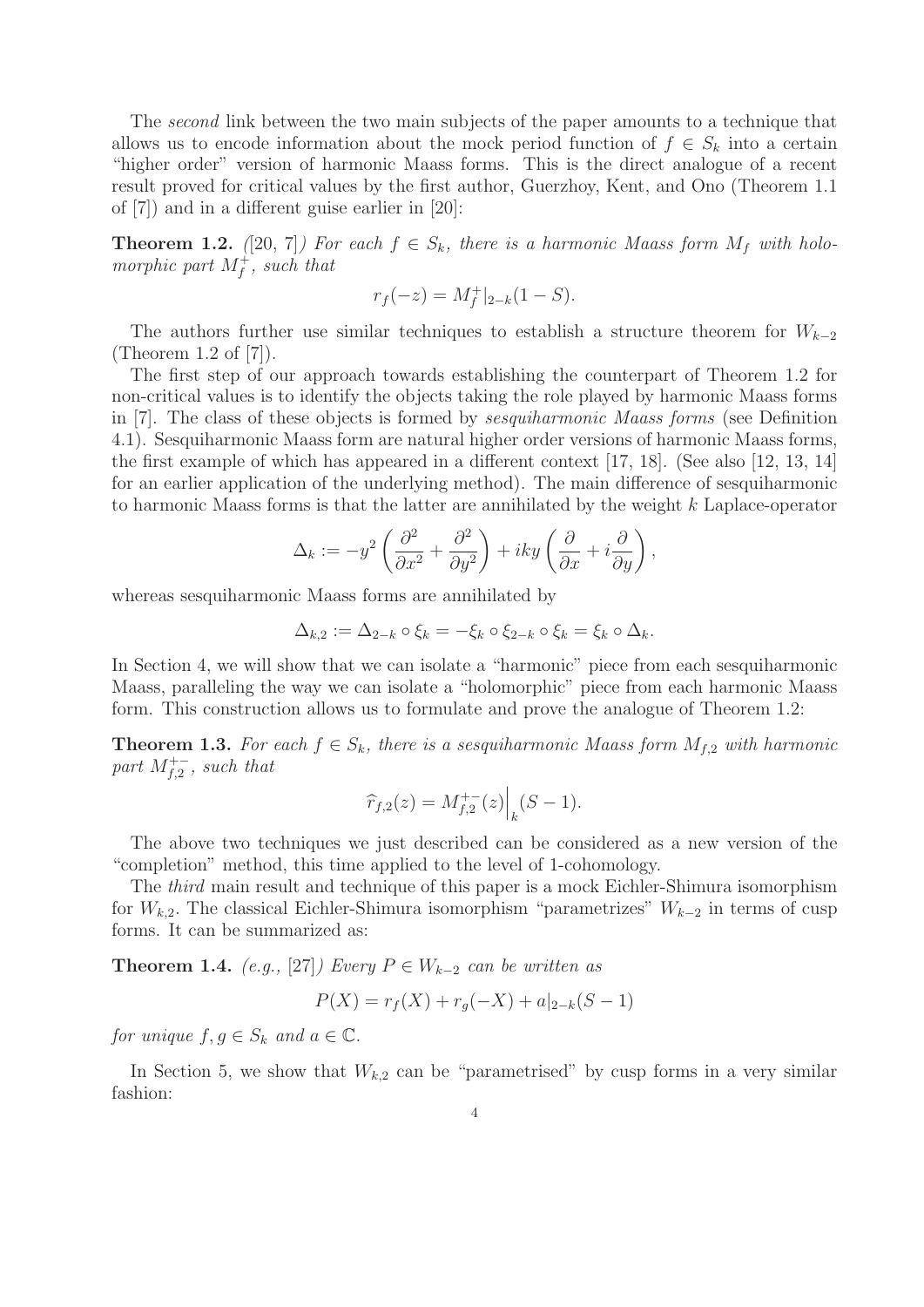**Theorem 1.5.** Every  $P \in W_{k,2}$  can be written as

$$
P = \hat{r}_{f,2} + \hat{r}_{g,2}^* + aF|_{k}(S-1)
$$

for unique  $f, g \in S_k$  and an  $a \in \mathbb{C}$ . Here, F is an element of an appropriate space of functions on  $\mathfrak{H}$  and  $\widehat{r}_{g,2}^*$  is a period function associated  $r_g(-X)$ . (They will be defined precisely in<br>Section 5) Section 5).

The construction of  $\hat{r}_{g,2}^*$  is of independent interest and involves (regularized) integrals (see<br>grin 5). Some of the techniques are related to the theory of periods of weakly belomer<br>phier Section 5). Some of the techniques are related to the theory of periods of weakly holomorphic forms as studied by Fricke [21].

It is surprising that pairs of cusp forms suffice for this Mock Eichler-Shimura isomorphism just as they suffice for the classical Eichler-Shimura isomorphism. A priori, the spaces  $W_{k-2}$ and  $W_{k,2}$  appear to be very different, especially since, as shown here, they are associated with critical and non-critical values respectively, which are expected to have completely different behaviour.

In the final section we interpret our two first main results cohomologically (Theorem 6.1) in order to highlight the essential similarity of the construction we associate here to non-critical values with the corresponding setting for critical values. Since we have an entirely analogous reformulation (see (6.1)) of the Eichler-Shimura theory and the results of [7], Theorem 6.1 justifies the claim that our constructions form the non-critical value counterpart of the corresponding results in the case of critical values of L-functions.

A suggestive comparison of this cohomological interpretation with Hida's evidence for a possible description of non-critical values in terms of non-top degree cohomology (cf. [24]) might also be made. We intend to return to possible explicit connections with Hida's construction in a future work.

Acknowledgments: The authors thank Dorian Goldfeld for fruitful communications.

# 2. Cusp forms and periods associated to their L-values

Set  $\Gamma := SL_2(\mathbb{Z})$ . Let  $f(z) = \sum_{n=1}^{\infty} a(n)q^n$   $(q = e^{2\pi i z})$  be a cusp form of weight k for<br>Further let  $L_e(s)$  be the entire function obtained by analytic continuation of the series Γ. Further let  $L_f(s)$  be the entire function obtained by analytic continuation of the series  $L_f(s) = \sum_{n=1}^{\infty} a(n)/n^s$  originally defined in an appropriate right half plane.<br>In the Eichler-Shimura-Manin theory one associates to f an Eichler inte

In the Eichler-Shimura-Manin theory one associates to f an Eichler integral  $F_f : \mathfrak{H} \to \mathbb{C}$ and a period polynomial  $r_f : \mathbb{C} \to \mathbb{C}$  as follows:

$$
F_f(z) := \int_z^{i\infty} f(w)(w - z)^{k-2} dw,
$$
  

$$
r_f(z) := \int_0^{i\infty} f(w)(w - z)^{k-2} dw.
$$

These objects are connected to each other and intimately related to critical values of  $L_f(s)$ (see e.g. [27], Section 1.1):  $L_f(1), \ldots, L_f(k-1)$ .

**Lemma 2.1.** For every  $f \in S_k$ , we have

$$
F_f|_{2-k}(1-S) = r_f,
$$
  
\n
$$
r_f(z) = -\frac{(k-2)!}{(2\pi i)^{k-1}} \sum_{n=0}^{k-2} \frac{L_f(n+1)}{(k-2-n)!} (2\pi i z)^{k-2-n}.
$$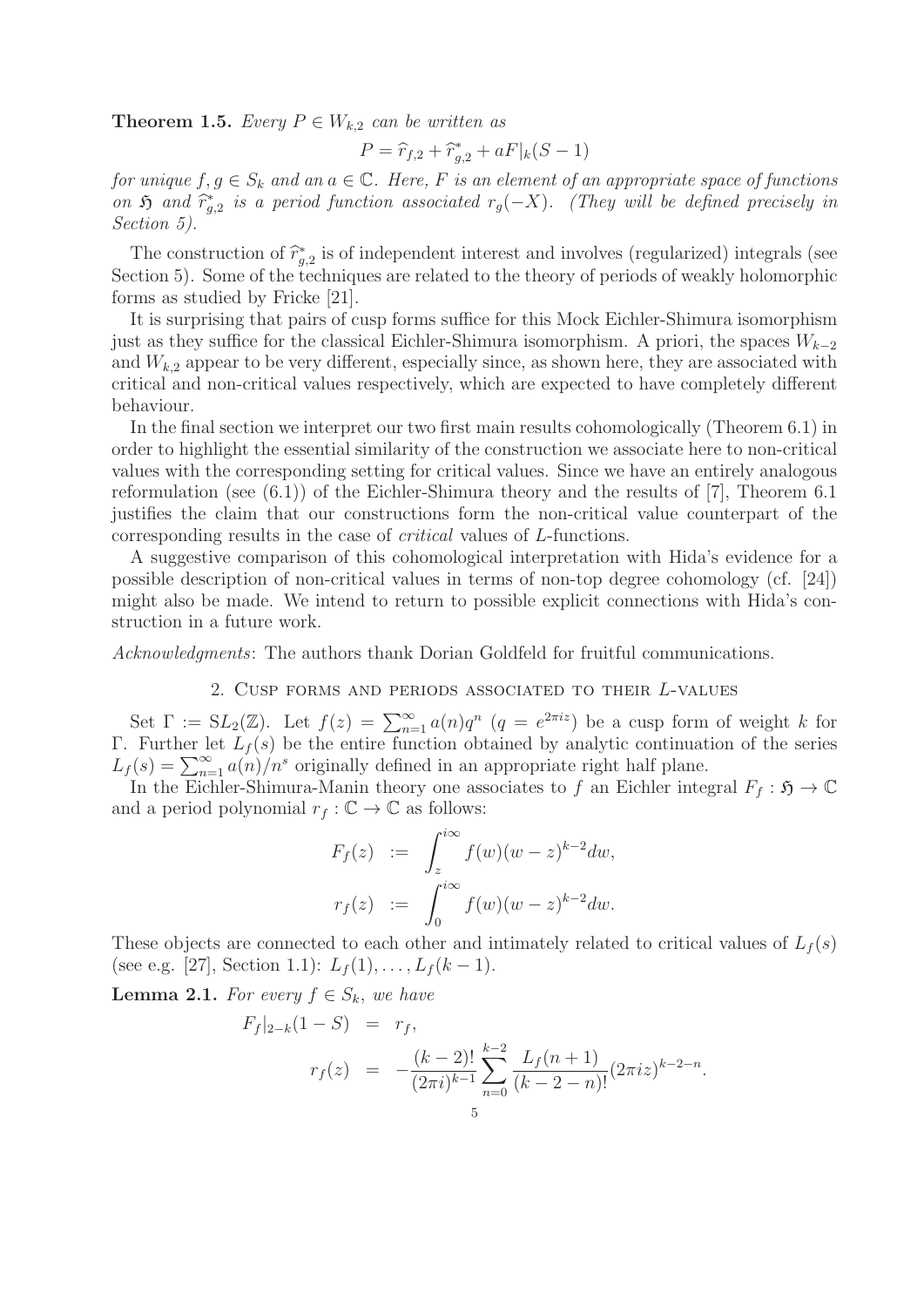We shall consider the analogues of  $F_f$  and  $r_f$  yielding non-critical values of  $L_f(s)$ . Set

$$
F_{f,2}(z) := \int_{-\overline{z}}^{i\infty} \frac{F_f(w)}{(w+z)^k} dw,
$$
  
\n
$$
r_{f,2}(z) := \left( \int_0^{i\infty} \frac{F_f(w)}{(w+z)^k} dw \right) \Big|_k S = \int_0^{i\infty} \frac{F_f(w)}{(wz-1)^k} dw.
$$

The function  $r_{f,2}$  is not a polynomial, but the next lemma, proved in [15], shows that we can<br>still patrices where of L functions of f as its "Taylor so fisients at 0". It also supplies the still retrieve values of L-functions of f as its "Taylor coefficients at 0". It also explains the reason for letting S act on the integral in the definition of  $r_{f,2}$  in an apparent disanalogy to  $r_f$ :

**Lemma 2.2.** For every  $f \in S_k$  and  $m \in \mathbb{N}$ , we have

$$
\lim_{z \to 0^+} \frac{d^m}{dz^m} \left( r_{f,2}(z) \right) = i^{k+m} \frac{(m+k-1)!m!}{(k-1)(2\pi)^{m+k}} L_f(k+m).
$$

In [15], it is also proved that  $F_{f,2}$  and  $r_{f,2}$  are linked in a way that parallels the link between  $F_f$  and  $r_f$ . For our purposes, we will need a reformulation of that result:

**Proposition 2.3.** For every  $f \in S_k$ , we have

$$
F_{f,2}|_{k}(S-1) = r_{f,2} - \widetilde{r}_{f,2}
$$
\n(2.1)

with

$$
\widetilde{r}_{f,2}(z) := \int_{-\overline{z}}^{i\infty} \frac{r_f(w)}{(w+z)^k} dw.
$$

**Proof:** From the proof of Theorem 3 of [15], it follows that

$$
F_{f,2}(z)|_k(S-1) = r_{f,2}(z) + \left( \int_{-\overline{z}}^0 \frac{r_f(w)}{(w+z)^k} dw \right) \Big|_k S.
$$

The last term may now easily be simplified using that  $r_f \in W_{k-2}$ .  $\Box$ The correction term  $\tilde{r}_{f,2}$  may be explicitly expressed in terms of critical values, and it does not affect the analogy with the relation between  $F_f$  and  $r_f$ .

**Lemma 2.4.** For all  $f \in S_k$ ,

$$
\widetilde{r}_{f,2}(z) = -(k-2)!\sum_{n=0}^{k-2}\sum_{\ell=0}^{k-2-n}\frac{L_f(n+1)}{\ell!(k-2-n-\ell)!(1+n+\ell)}(-4\pi iz)^{\ell}(-4\pi y)^{-1-n-\ell}.
$$

Remark 1. We note that all of the exponents of y are negative, thus  $\tilde{r}_{f,2}$  is a purely nonholomorphic function.

**Proof:** From Lemma 2.1,

$$
\int_{-\overline{z}}^{i\infty} \frac{r_f(w)}{(w+z)^k} dw = (k-2)! \sum_{n=0}^{k-2} i^{-n+1} \frac{L_f(n+1)}{(2\pi)^{n+1}(k-2-n)!} \int_{-\overline{z}}^{i\infty} \frac{w^{k-2-n}}{(w+z)^k} dw.
$$

Making the change of variable  $w \to w - z$  and then using the Binomial Theorem, we obtain that the integral equals

$$
\sum_{\ell=0}^{k-2-n} {k-2-n \choose \ell} (-z)^{\ell} \frac{(2iy)^{-1-n-\ell}}{1+n+\ell}.
$$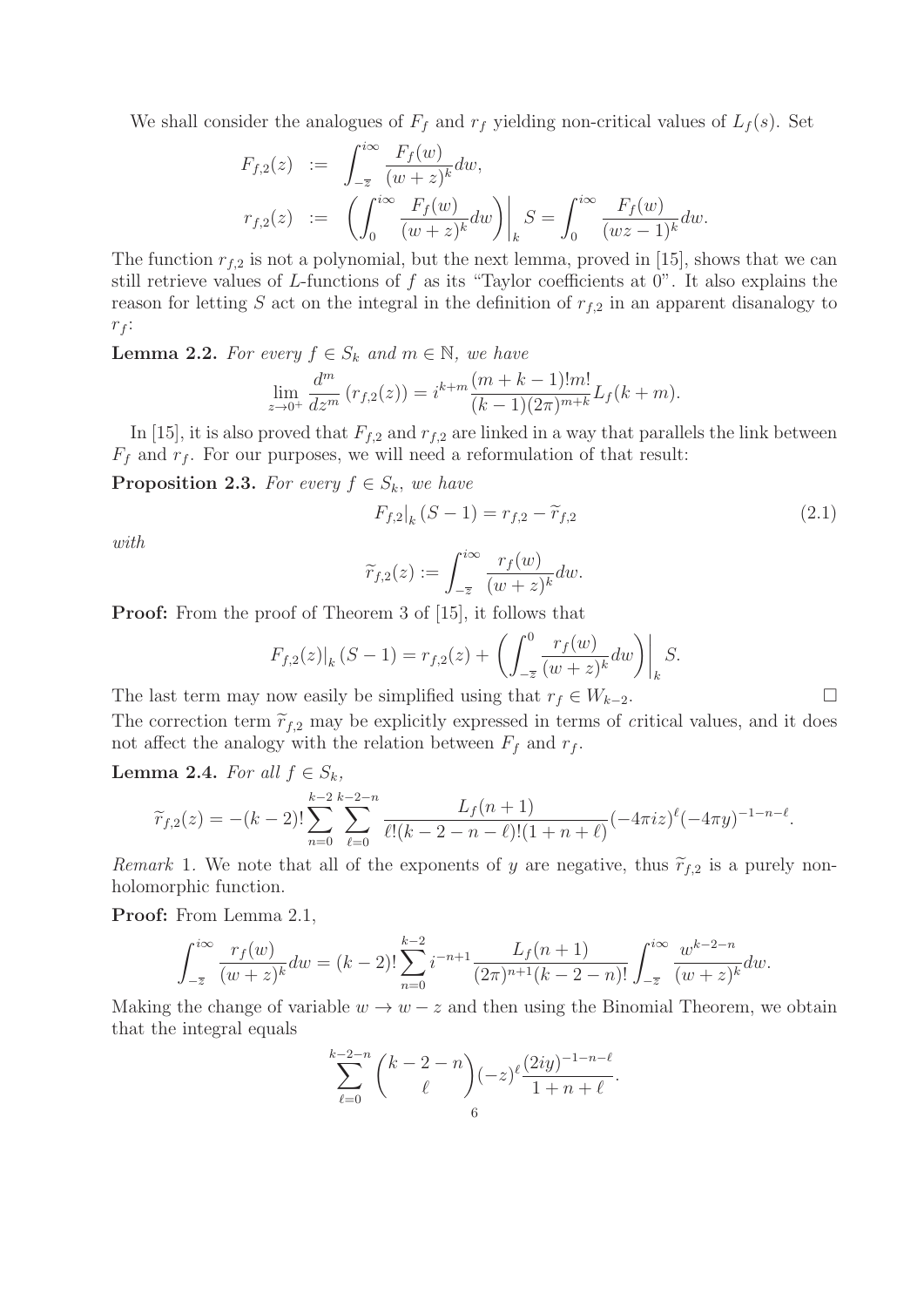This implies the result.  $\Box$ 

Because of Lemma 2.4, it is natural to complete  $r_{f,2}$  by substracting this "lower-order" non-holomorphic function to obtain

$$
\widehat{r}_{f,2} := r_{f,2} - \widetilde{r}_{f,2}.
$$

Lemma 2.2 and Proposition 2.3 suggest, by comparison with Lemma 2.1, that  $\hat{r}_{f,2}$  can be viewed as an analogue of the period polynomial associated to non-critical values. In the next section, we will show that this interpretation can be formalized in a way that justifies the name mock period function for  $r_{f,2}$ .

## 3. Mock period functions

One of the reasons that the theory of periods has been so successful in proving important results about the values of L-functions is that they satisfy relations that allow us to view them as elements of a space with a rational structure. This space is, in effect, the first cohomology group of Eichler cohomology. However, to make the relation with L-functions more immediate we will use the more concrete formulation and notation of [27]. In the last section, we will give a cohomological interpretation of our results.

For  $n \in \mathbb{N}$ , let  $V_n$  denote the space of polynomials of degree at most n acted upon by  $|_{-n}$ , and set

$$
W_n := \left\{ P \in V_n; P|_{-n}(1+S) = P|_{-n}(1+U+U^2) = 0 \right\}.
$$

The period polynomial  $r_f$  associated to  $f \in S_k$  belongs to  $W_{k-2}$  (cf. [27]). According to the well-known Eichler-Shimura Isomorphism (cf. [27] and the references therein), the polynomials characterize the entire space.

**Theorem 3.1.** (Eichler-Shimura Isomorphism) Let k be an even positive integer. Then for each  $P \in W_{k-2}$  there exists a unique pair  $(f,g) \in S_k \times S_k$  and  $c \in \mathbb{C}$  such that

$$
P(z) = r_f(z) + r_g(-z) + c (z^{k-2} - 1).
$$

Remark 2. Usually, the second term is written as  $r_q(\bar{z})$ , that is the polynomial obtained by replacing each coefficient of the polynomial  $r_q$  with its conjugate. However, this may be rewritten as

$$
\overline{r_g(\overline{z})} = \int_0^{i\infty} \overline{g(w)} (\overline{w} - z)^{k-2} d\overline{w} = -\int_0^{i\infty} \overline{g(-\overline{w})} (-w - z)^{k-2} dw = -r_{g^c}(-z). \tag{3.1}
$$

Recall that  $g^c(z) := \overline{g(-\overline{z})} \in S_k$ .

We will show that there is a space similar to  $W_{k-2}$  within which the completed period-like functions  $\hat{r}_{f,2}$  live. We first recall the operator  $\xi_k := 2iy^k \frac{d}{dz}(y := \text{Im}(z))$ . This map satisfies  $\xi_k(f|_k\gamma)=(\xi_kf)|_{2-k}\gamma$  for all  $\gamma\in\Gamma$ , and thus maps weight k automorphic objects to weight  $k$  automorphic objects to weight  $2 - k$  automorphic objects. We then set

$$
W_{k,2} := \{ \mathcal{P} : \mathfrak{H} \to \mathbb{C}; \xi_k(\mathcal{P}) \in V_{k-2}; \mathcal{P}|_k(1+S) = \mathcal{P}|_k(1+U+U^2) = 0 \}.
$$

This space consists not of polynomials but of functions which become polynomials only after application of the  $\xi_k$ -operator.

The next theorem explains in what sense  $r_{k,2}$  can be considered a mock period function.

**Theorem 3.2.** Let  $k \in 2\mathbb{N}$  and  $f \in S_k$ . Then the function  $\hat{r}_{f,2}$  is an element of  $W_{k,2}$ .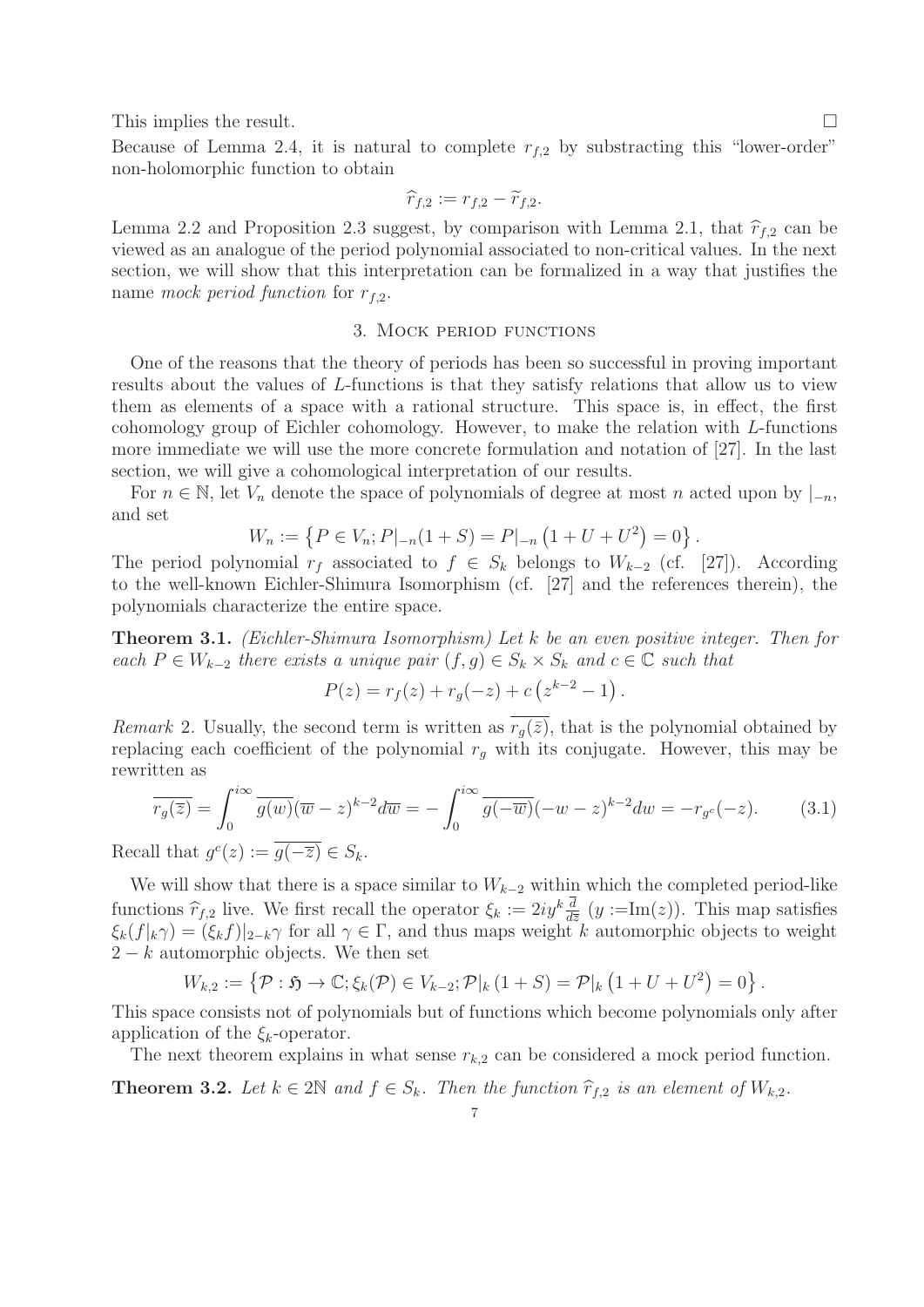**Proof:** The first condition follows from the identity

$$
\xi_k\left(\widehat{r}_{f,2}(z)\right) = -2iy^k \frac{d}{dz} \int_{-\overline{z}}^{i\infty} \frac{r_f(w)}{(w+z)^k} \ dw = (2i)^{1-k} r_{f^c}(z) \in V_{k-2},\tag{3.2}
$$

where for the last equality we used (3.1). The relation

 $\left.\widehat{r}_{f,2}\right|_{k}(1+S)=0$ 

follows directly from the identity in Proposition 2.3.

To deduce the relation for U we first note that  $F_{f,2}|_kT = F_{f,2}$ , which follows directly from  $f(w + 1) = f(w)$ . Thus

$$
F_{f,2}|_{k}(1-S) = F_{f,2}|_{k}(1-TS) = F_{f,2}|_{k}(1-U)
$$

and the claim follows from  $U^3 = 1$ .

Remark 3. It is immediate that, if  $\xi_k(\mathcal{P}) \in V_{k-2}$ , then  $\Delta_k(\mathcal{P}) = -\xi_{2-k} \circ \xi_k(\mathcal{P}) = 0$ , and thus Theorem 3.2 implies that  $\hat{r}_{f,2}$  is harmonic.

This theorem suggests the name mock period function for  $r_{f,2}$  as well as the more general **Definition 3.3.** A holomorphic function  $p_2 : \mathfrak{H} \to \mathbb{C}$  is called a mock period function if there exists a  $\widetilde{p}_2 \in \bigoplus_{j=1}^{k-1} y^{-j} V_{k-2}$  such that

$$
p_2 + \widetilde{p}_2 \in W_{k,2}.
$$

The Eichler-Shimura relations for  $\hat{r}_{f,2}$  proved in Theorem 3.2 are reflected in mock Eichler-Shimura relations for  $r_{f,2}$ .

**Theorem 3.4.** We have

$$
r_{f,2}(z)\Big|_{k}(1+S) = \int_{0}^{i\infty} \frac{r_{f}(w)}{(w+z)^{k}} dw,
$$

$$
r_{f,2}(z)\Big|_{k}(1+U+U^{2}) = \int_{-1}^{i\infty} \frac{r_{f}(w)}{(w+z)^{k}} dw + \int_{-1}^{0} \frac{r_{f}|_{2-k}\widetilde{U}(w)}{(w+z)^{k}} dw
$$

with  $U := \begin{pmatrix} -1 & -1 \\ 1 & 0 \end{pmatrix} = SU^2S^{-1}$ .

**Proof:** By (2.1) and Theorem 3.2 it suffices to consider the action of  $1 + S$  and  $1 + U + U^2$ on  $\widetilde{r}_{f,2}$  only. Further, since  $r_f \in W_{k-2}$ , we have

$$
r_f \Big|_{2-k} (1+S) = r_f \Big|_{2-k} \left(1 + U + U^2\right) = 0. \tag{3.3}
$$

For the first identity we have by (3.3)

$$
\widetilde{r}_{f,2}(z)\Big|_{k}S = z^{-k} \int_{\frac{1}{\overline{z}}}^{i\infty} \frac{r_{f}(w)}{(w - \frac{1}{z})^{k}} dw \n= \left(\int_{-\overline{z}}^{i\infty} - \int_{0}^{i\infty}\right) \frac{r_{f}|_{2-k}S(w)}{(w + z)^{k}} dw = -\widetilde{r}_{f,2}(z) + \int_{0}^{i\infty} \frac{r_{f}(w)}{(w + z)^{k}} dw.
$$

To prove the second identity, we observe that (3.3) implies that

$$
r_f \Big|_{2-k} \left( 1 + \tilde{U} + \tilde{U}^2 \right) = 0. \tag{3.4}
$$

 $\Box$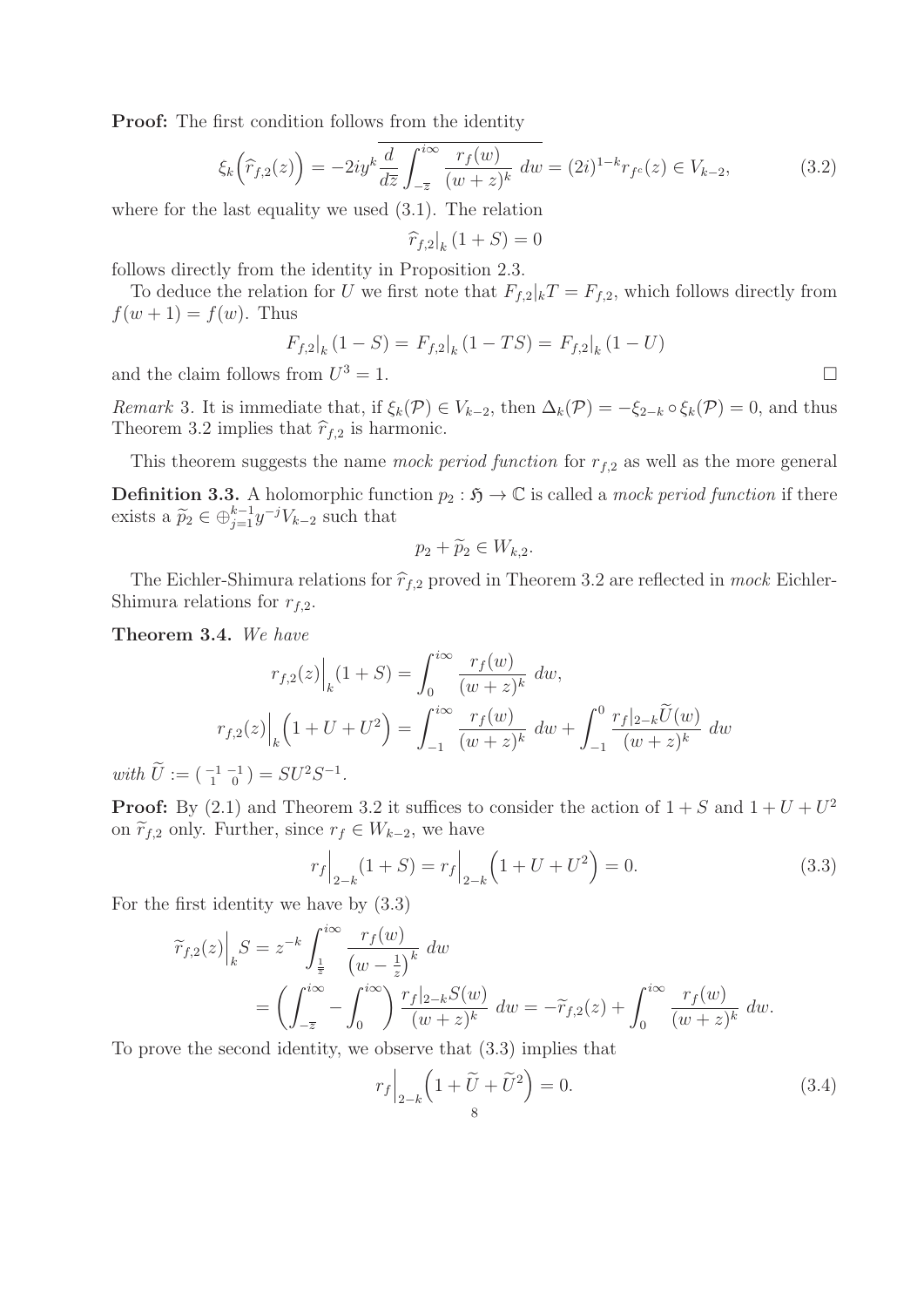The change of variables  $w \to \tilde{U}w$  gives

$$
\widetilde{r}_{f,2}(z)\Big|_{k}U=\int_{-\overline{z}}^{0}\frac{r_{f}|_{2-k}\widetilde{U}(w)}{(z+w)^{k}}dw.
$$

Likewise, the change of variables  $w \to \tilde{U}^2 w$  yields

$$
\widetilde{r}_{f,2}(z)\Big|_{k}U^2 = \int_{-\overline{z}}^{-1} \frac{r_f|_{2-k}\widetilde{U}^2(w)}{(w+z)^k} dw.
$$

Thus

$$
\widetilde{r}_{f,2}(z)\Big|_{k}\left(1+U+U^{2}\right) = \int_{-\overline{z}}^{i\infty} \frac{r_{f}|_{2-k}\left(1+\widetilde{U}+\widetilde{U}^{2}\right)(w)}{(w+z)^{k}} dw - \int_{0}^{i\infty} \frac{r_{f}|_{2-k}\widetilde{U}(w)}{(z+w)^{k}} dw - \int_{-1}^{i\infty} \frac{r_{f}|_{2-k}\widetilde{U}^{2}(w)}{(w+z)^{k}} dw.
$$

Applying  $(3.4)$  we obtain the claim.

## 4. Sesquiharmonic Maass forms

In this section, we introduce new automorphic objects related to non-critical values of L-functions.

**Definition 4.1.** A real-analytic function  $\mathcal{F} : \mathfrak{H} \to \mathbb{C}$  is called a sesquiharmonic Maass form of weight  $k$  if the following conditions are satisfied:

- i) We have for all  $\gamma \in \Gamma$  that  $\mathcal{F}|_k \gamma = \mathcal{F}$ .
- ii) We have that  $\Delta_{k,2}(\mathcal{F})=0$ .
- iii) The function  $\mathcal F$  has at most linear exponential growth at infinity.

We denote the space of such functions by  $H_{k,2}$ . The subspace of harmonic weak Maass forms, i.e., these sesquiharmonic forms  $\mathcal F$  that satisfy

$$
\Delta_k(\mathcal{F}) = -\xi_{2-k} \circ \xi_k(\mathcal{F}) = 0
$$

is denoted by  $H_k$ . Our definition in particular implies that

$$
\xi_k\left(H_{k,2}\right)\subset H_{2-k}.
$$

The holomorphic differential  $D := \frac{1}{2\pi i}$ <br>well-known that (see [10])  $\frac{d}{dz}$  plays a role originating in Bol's identity. It is well-known that (see [10])

$$
\xi_{2-k}(H_{2-k}) \subset M_k^!, \qquad D^{k-1}(H_{2-k}) \subset M_k^!.
$$

Here,  $M_k^{\dagger}$  denotes the space of weakly holomorphic modular form, i.e., those meromorphic modular forms whose poles may only lie at the cusps. This suggests the following distinguished subspaces.

**Definition 4.2.** For  $k \in 2\mathbb{N}$ , set

i)  $H_{2-k}^+ := \{f \in H_{2-k}; D^{k-1}(f) \in S_k\}$  and  $H_{2-k}^- := \{f \in H_{2-k}; \xi_{2-k}(f) \in S_k\}$ ,<br>ii)  $H_{k,2}^+ := \{f \in H_{k,2}; \xi_k(f) \in H_{2-k}^+\}.$ 

 $\Box$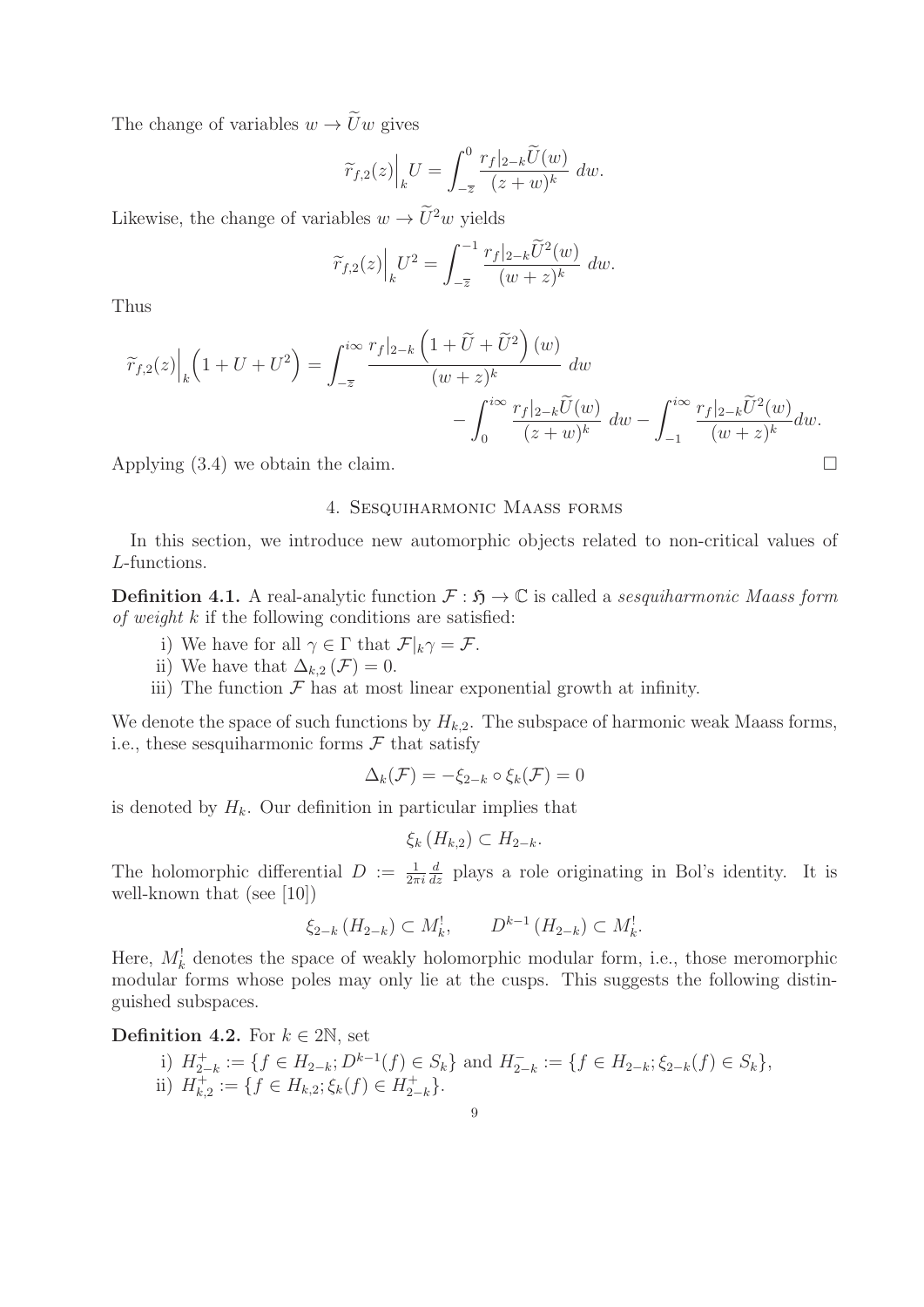Employing the theory of Poincaré series, we will prove that the restriction of  $\xi_k$  on  $H_{k,2}^+$ <br>misste ante  $H^+$ . In general for functions is that are translation inversiont, we define the surjects onto  $H_{2-k}^+$ . In general, for functions  $\varphi$  that are translation invariant, we define the following Poincaré series following Poincaré series

$$
\mathcal{P}_k(\varphi; z) := \sum_{\gamma \in \Gamma_{\infty} \backslash \Gamma} \varphi \Big|_k \gamma(z) \tag{4.1}
$$

whenever this series converges absolutely. Here,  $\Gamma_{\infty}$  is the set of translations in  $\Gamma$ . For  $k > 2$ , the classical Poincaré series, spanning  $S_k$  for  $m > 0$ , are in this notation

$$
P_k(m; z) := \mathcal{P}_k(q^m; z).
$$

For all  $m \in \mathbb{Z} \setminus \{0\}$ , the *Maass Poincaré series* are defined by [23]

 $\mathbb{P}_k(m, s; z) := \mathcal{P}_k(\varphi_{m, s}; z)$ 

with

$$
\varphi_{m,s}(z) := \mathcal{M}_s^k(4\pi my)e(mx),
$$

Here,  $e(x) := e^{2\pi ix}$  and

$$
\mathcal{M}_s^k(u) := |u|^{-\frac{k}{2}} M_{\text{sgn}(u)\frac{k}{2}, s-\frac{1}{2}}(|u|),
$$

where  $M_{\nu,\mu}$  is the usual M-Whittaker function with the integral representation

$$
M_{\mu,\nu}(y) = y^{\nu + \frac{1}{2}} e^{\frac{y}{2}} \frac{\Gamma(1+2\nu)}{\Gamma(\nu + \mu + \frac{1}{2}) \Gamma(\nu - \mu + \frac{1}{2})} \int_0^1 t^{\nu + \mu - \frac{1}{2}} (1-t)^{\nu - \mu - \frac{1}{2}} e^{-yt} dt \qquad (4.2)
$$

for Re  $(\nu \pm \mu + \frac{1}{2}) > 0$ . Using that as  $y \to 0$ 

$$
\mathcal{M}_s^k(y) = O\left(y^{\text{Re}(s) - \frac{k}{2}}\right),\tag{4.3}
$$

we see that the series  $\mathbb{P}_k(m, s; z)$  converges absolutely for  $\text{Re}(s) > 1$  and satisfies

$$
\Delta_k(\mathbb{P}_k(m,s;z)) = \left(s(1-s) + \frac{1}{4}\left(k^2 - 2k\right)\right)\mathbb{P}_k(m,s;z).
$$
 (4.4)

In particular, the Poincaré series is annihilated for  $s = \frac{k}{2}$  or  $s = 1 - \frac{k}{2}$  (depending on the range of absolute convergence). Moreover, for  $m > 0$  and  $k > 2$  we have range of absolute convergence). Moreover, for  $m > 0$  and  $k \geq 2$ , we have

$$
D^{k-1}\left(\mathbb{P}_{2-k}\left(m,\frac{k}{2};z\right)\right) = -(k-1)!m^{k-1}P_k(m;z)
$$
\n(4.5)

(see, e.g.  $[5]$ ) and

$$
\xi_{2-k}\left(\mathbb{P}_{2-k}\left(-m,\frac{k}{2};z\right)\right) = (k-1)(4\pi m)^{k-1}P_k(m;z)
$$
\n(4.6)

(see, e.g. Theorem 1.1  $(2)$  of  $[9]$ ). This implies

$$
\mathbb{P}_{2-k}\left(m,\frac{k}{2};z\right)\in H_{2-k}^+,\qquad\mathbb{P}_{2-k}\left(-m,\frac{k}{2};z\right)\in H_{2-k}^-.
$$

In fact, the Poincaré series span the respective spaces  $H_{2-k}^{\pm}$  and  $H_{2-k}^{-}$ . For the space  $H_{k}^{-}$  this follows from Bomark 2.10 of [10]. For the space  $H_{k}^{+}$  and may arrune analogously by using the follows from Remark 3.10 of [10]. For the space  $H_k^+$  one may argue analogously by using the flipping operator [5], which gives a bijection between the two spaces. To be more precise it is defined on Poincaré series as

$$
P_k(m; z) \mapsto P_k(-m; z).
$$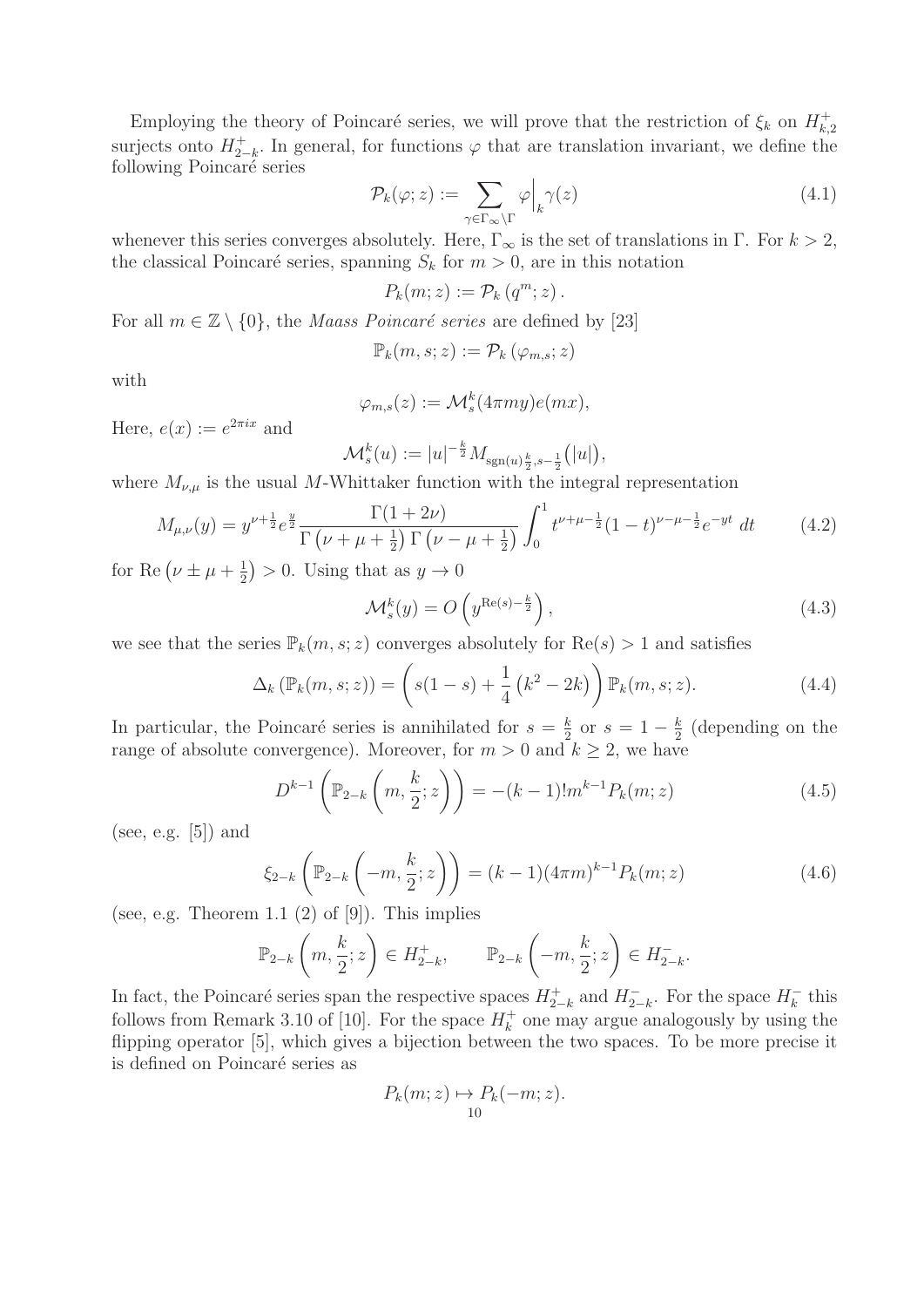For  $k > 0$ , we then set

$$
\mathbb{P}_{k,2}(m;z) := \mathcal{P}_k(\psi_m;z)
$$

with

$$
\psi_m(z) := \frac{d}{ds} \left[ \mathcal{M}_s^k(4\pi my) \right]_{s=\frac{k}{2}} e(mx).
$$

Differentiation in s only introduces logarithms and thus, using  $(4.3)$ , we can easily see that, for Re(s) > 1 and for every  $\epsilon > 0$ , the derivative is  $O(y^{\text{Re}(s)-\epsilon-k/2})$ , and thus, as  $y \to 0$ , we find  $\psi_m(z) = O(y^{-\epsilon})$ . Thus for all nonzero integers m, and  $k > 0$ ,  $\mathbb{P}_{k,2}(m; z)$  is absolutely convergent.

One could further explicitly compute the Fourier expansion of  $\mathbb{P}_{k,2}$  but for the purposes of this paper, this is not required.

**Theorem 4.3.** For  $m \in \mathbb{N}$ , the function  $\mathbb{P}_{k,2}(-m;z)$  is an element of  $H_{k,2}^+$  and satisfies:

$$
\xi_k(\mathbb{P}_{k,2}(-m;z)) = (4\pi m)^{1-k} \mathbb{P}_{2-k}\left(m, \frac{k}{2}; z\right), \qquad (4.7)
$$

$$
D^{k-1} \circ \xi_k \left( \mathbb{P}_{k,2}(-m;z) \right) = -(k-1)!(4\pi)^{k-1} P_k(m;z). \tag{4.8}
$$

In particular, the map

$$
\xi_k \colon H_{k,2}^+ \to H_{2-k}^+
$$

is surjective.

**Proof:** Due to the absolute convergence of the series, the transformation law is satisfied by construction.

To verify the (at most) linear exponential growth at infinity of  $\mathbb{P}_{k,2}(m;z)$  we recall that  $M_{\mu,\nu}$  has at most linear exponential growth as  $y \to \infty$  (cf. [32], (13.14.20)). We further note that this also holds for its derivative in s and thus  $\psi_m(z)$  too, because differentiation in s only introduces logarithms. Therefore, since  $\text{Im}(\gamma y) \to 0$  as  $y \to \infty$  whenever  $\gamma \neq 1$ , we have

$$
\mathbb{P}_{k,2}(m;z) \ll |\psi_m(z)| + y^{-\frac{k}{2}} \sum_{\gamma \in \Gamma_\infty \backslash \Gamma - \{1\}} \text{Im}(\gamma z)^{-\epsilon + \frac{k}{2}}.
$$

This together with the well-known polynomial growth of Eisenstein series at the cusps implies the claim.

To prove (4.7) and (4.8), and thus the annihilation under  $\Delta_{k,2}$ , we first note that for any real analytic function f on h and  $\gamma \in \Gamma$ 

$$
\xi_k(f|_k\gamma) = \xi_{2-k}(f)|_{2-k}\gamma.
$$

Therefore we only have to compute

$$
\xi_k \left( \frac{d}{ds} \left[ \mathcal{M}_s^k (-4\pi my)e(-mx) \right]_{s=\frac{k}{2}} \right)
$$
  
=  $y^k (4\pi m) \overline{q}^{-m} \frac{d}{ds} \left[ \frac{d}{dy} \left[ \mathcal{M}_{s+\frac{k}{2}}^k (-y)e^{-\frac{y}{2}} \right]_{y=4\pi my} \right]_{s=0}.$  (4.9)

Notice that we do not need to conjugate the internal function because upon differentiation at  $s = 0$  we obtain a real function. The integral representation (4.2) implies for  $y > 0$ 

$$
\mathcal{M}_{s+\frac{k}{2}}^k(-y)e^{-\frac{y}{2}} = \frac{y^s \Gamma(2s+k)}{\Gamma(s)\Gamma(s+k)} \int_0^1 t^{s-1} (1-t)^{s+k-1} e^{-yt} dt
$$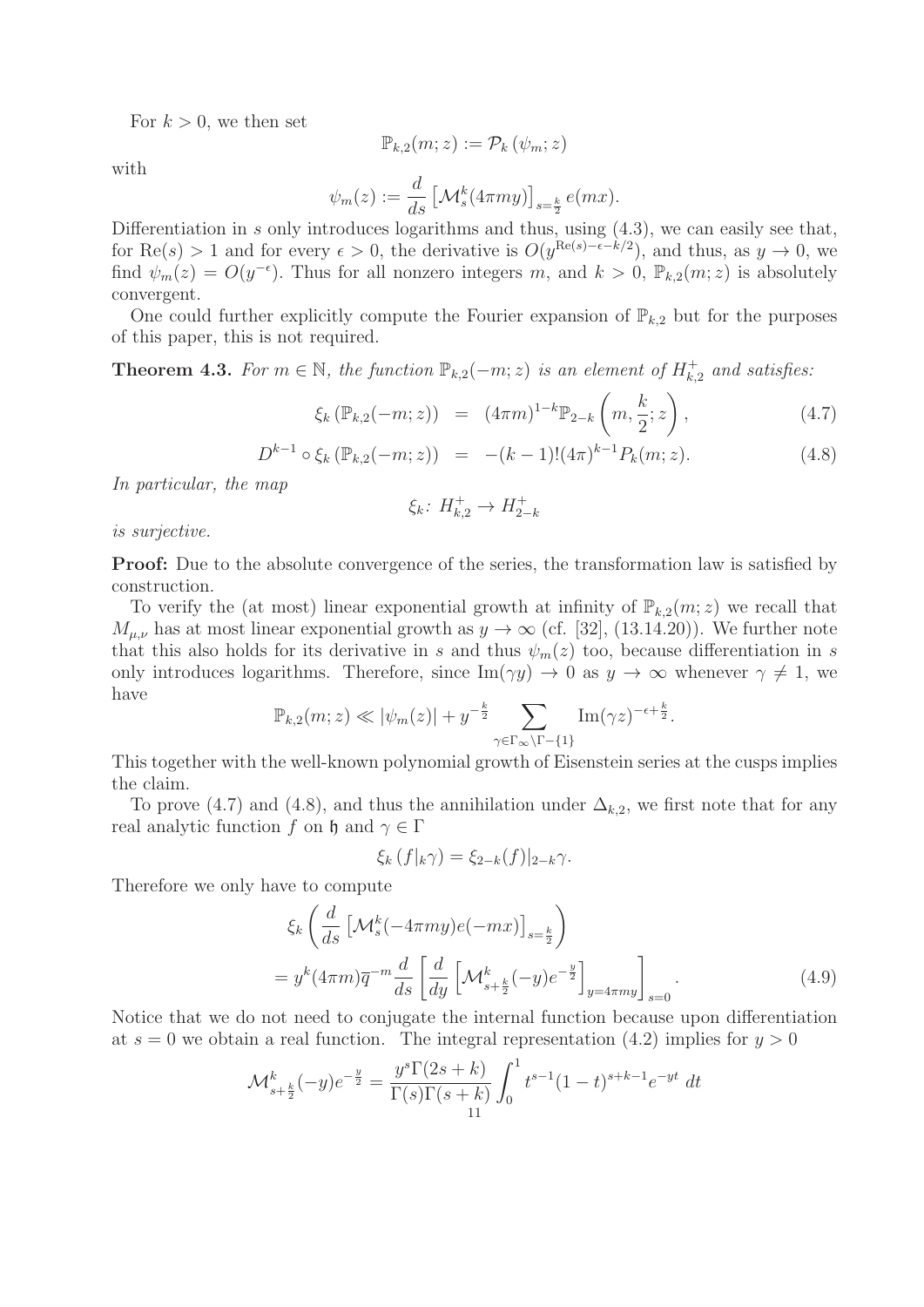which, in turn, gives that

$$
\frac{d}{dy} \left( \mathcal{M}_{s+\frac{k}{2}}^k (-y) e^{-\frac{y}{2}} \right)
$$
\n
$$
= \frac{s}{y} \cdot y^{-\frac{k}{2}} M_{-\frac{k}{2}, s+\frac{k}{2}-\frac{1}{2}}(y) e^{-\frac{y}{2}} - \frac{y^s \Gamma(2s+k)}{\Gamma(s) \Gamma(s+k)} \int_0^1 t^s (1-t)^{s+k-1} e^{-yt} dt
$$
\n
$$
= sy^{-\frac{k}{2}-1} M_{-\frac{k}{2}, s+\frac{k}{2}-\frac{1}{2}}(y) e^{-\frac{y}{2}} - \frac{s}{2s+k} y^{-\frac{k}{2}-\frac{1}{2}} M_{\frac{1}{2}-\frac{k}{2}, s+\frac{k}{2}}(y) e^{-\frac{y}{2}}.
$$

Differentiating with respect to s and setting  $s = 0$  gives ([35], (2.5.2))

$$
y^{-\frac{k}{2}-1}e^{-\frac{y}{2}}\frac{1}{k}\left(kM_{-\frac{k}{2},\frac{k}{2}-\frac{1}{2}}(y)-\sqrt{y}M_{\frac{1}{2}-\frac{k}{2},\frac{k}{2}}(y)\right)=y^{-\frac{k}{2}-1}e^{-\frac{y}{2}}M_{1-\frac{k}{2},\frac{k}{2}-\frac{1}{2}}(y)=e^{-\frac{y}{2}}y^{-k}\mathcal{M}_{\frac{k}{2}}^{2-k}(y).
$$
  
Thus

$$
\xi_k\left(\frac{d}{ds}\left[\mathcal{M}_s^k(-4\pi my)e(-mx)\right]_{s=\frac{k}{2}}\right) = (4\pi m)^{1-k}\mathcal{M}_{\frac{k}{2}}^{2-k}(4\pi my)e(mx),
$$

which implies (4.7). From (4.7) we may also deduce that  $\Delta_{k,2}(\mathbb{P}_{k,2}(m;z)) = 0$ . Equality (4.5) implies (4.8). Since, as mentioned above the functions  $\mathbb{P}_{2-k}(m, k/2; z)$  span  $H_{2-k}^{+}$ , (4.7)<br>implies the last assortion implies the last assertion.

Since we have a basis of  $S_k$  consisting of Poincaré series, Theorem 4.3 implies

# **Corollary 4.4.** For  $f \in S_k$  there exists  $\mathcal{M}_{f,2} \in H_{k,2}^+$  such that  $D^{k-1} \circ \xi_k \left( \mathcal{M}_{f,2} \right) = f.$

To state and prove our second main theorem we analyze the Fourier expansion of  $\mathcal F$  in  $H_{k,2}^+$ . Since  $F := \xi_k(\mathcal{F}) \in H_{2-k}^+$ , it has a Fourier expansion of the form

$$
F(z) = \sum_{n\geq 0} \widetilde{a}(n)q^n + \sum_{\substack{n \gg -\infty \\ n \neq 0}} \widetilde{b}(n)\Gamma(k-1, 4\pi ny)q^{-n}
$$

for some  $\tilde{a}(n), \tilde{b}(n) \in \mathbb{C}$  and  $\Gamma(s, y)$  the incomplete gamma function (see, for instance, [10]). The first summand is called the holomorphic part and the second the non-holomorphic part of F, and we denote them by  $F^+$  and  $F^-$ , respectively. A direct calculation implies that for some  $a(n)$ ,  $b(n)$ ,  $c(n)$ ,  $d(0) \in \mathbb{C}$ 

$$
\mathcal{F}(z) = \sum_{n \gg -\infty} a(n)q^n + \sum_{n>0} b(n)\Gamma(1-k, 4\pi ny)q^{-n} + \sum_{\substack{n \gg -\infty \\ n \neq 0}} c(n)\Gamma_{k-1}(4\pi ny)q^n + d(0)y^{1-k},
$$
\n(4.10)

where for  $y > 0$ , we define

$$
\Gamma_s(y) := \int_y^\infty \Gamma(s, t) t^{-s} e^t \frac{dt}{t}.
$$

Similarly for  $y < 0$ , we integrate from  $-\infty$  instead of  $\infty$ . We call the first summand of the right hand side of (4.10) the holomorphic part, the second the harmonic part, and the third the non-harmonic part of F and we denote them by  $\mathcal{F}^{++}$ ,  $\mathcal{F}^{+-}$ , and  $\mathcal{F}^{--}$  respectively. We note that for  $\mathcal{F}^{++} \neq 0, \mathcal{F}^{+-} \neq 0$ , and  $\mathcal{F}^{--} \neq 0$ , we have

$$
\xi_{k}\left(\mathcal{F}^{++}\right) = 0, \quad \xi_{k}\left(\mathcal{F}^{+-}\right) \neq 0 \underset{12}{\xi_{k}}\left(\mathcal{F}^{--}\right) \neq 0, \quad \xi_{k}\left(y^{1-k}\right) \neq 0, \tag{4.11}
$$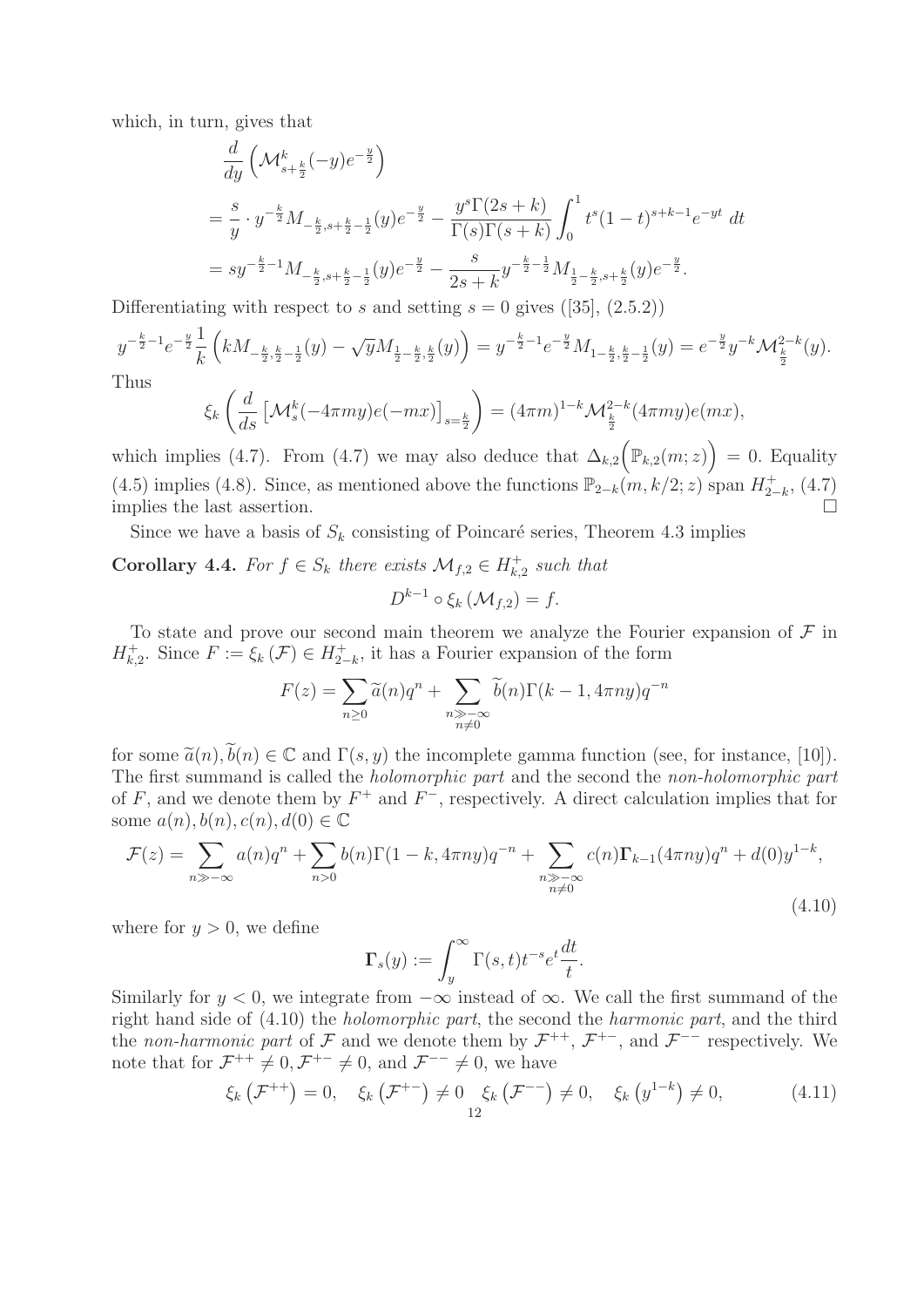$$
\xi_{2-k} \circ \xi_k \left( \mathcal{F}^{+-} \right) = 0, \quad \xi_{2-k} \circ \xi_k \left( \mathcal{F}^{--} \right) \neq 0, \quad \xi_{2-k} \circ \xi_k \left( y^{1-k} \right) = 0, \tag{4.12}
$$

$$
D^{k-1} \circ \xi_k \left( \mathcal{F}^{+-} \right) \neq 0, \quad D^{k-1} \circ \xi_k \left( \mathcal{F}^{--} \right) = 0, \quad D^{k-1} \circ \xi_k \left( y^{1-k} \right) = 0. \tag{4.13}
$$

With this terminology and notation we have

**Theorem 4.5.** For  $f \in S_k$ , there is a  $\mathcal{M}_{f,2} \in H_{k,2}^+$  such that  $D^{k-1} \circ \xi_k(\mathcal{M}_{f,2}) = -\frac{(k-2)!}{(4\pi)^{k-1}} f^c$ and  $\begin{array}{c} \hline \end{array}$ 

$$
\widehat{r}_{f,2}(z) = \mathcal{M}_{f,2}^{+-}(z)\Big|_{k}(S-1).
$$

**Proof:** By equation (2.1),

$$
\widehat{r}_{f,2} = F_{f,2} \Big|_{k} (S - 1).
$$

By Corollary 4.4, there is a  $\mathcal{M}_{f,2} \in H^+_{k,2}$  such that

$$
D^{k-1} \circ \xi_k \left( \mathcal{M}_{f,2} \right) = -\frac{(k-2)!}{(4\pi)^{k-1}} f^c.
$$
 (4.14)

We claim that

$$
F_{f,2}=\mathcal{M}_{f,2}^{+,-}.
$$

A direct computation inserting the Fourier expansion of f gives that  $F_{f,2}(z)$  has a Fourier<br>expansion of the form expansion of the form

$$
\sum_{n} b(n)\Gamma(1-k, 4\pi ny)q^{-n}.
$$

Next

$$
\xi_k(F_{f,2}(z)) = (2i)^{1-k} F_f^c(z) = (2i)^{1-k} \int_{-\overline{z}}^{i\infty} \overline{f(w)} (z + \overline{w})^{k-2} d\overline{w}
$$
  
= -(2i)^{1-k} \int\_{z}^{i\infty} f^c(w) (z - w)^{k-2} dw.

This implies that

$$
D^{k-1} \circ \xi_k \left( F_{f,2} \right) = -\frac{(k-2)!}{(4\pi)^{k-1}} f^c.
$$

Thus by  $(4.14)$ ,

$$
D^{k-1} \circ \xi_k \Big( F_{f,2} - \mathcal{M}_{f,2} \Big) = 0.
$$

By (4.11) and (4.13), non-zero expansions in incomplete gamma functions are not in the kernel of  $D^{k-1} \circ \xi_k$ . This implies that  $F_{f,2} - \mathcal{M}_{f,2}^{+-} = 0$ .  $\Box$ 

# 5. A Mock Eichler-Shimura isomorphism

In this section, we will show an Eichler-Shimura type theorem for harmonic period functions of positive weight. We first note that

$$
\xi_k(W_{k,2}) \subset W_{k-2},\tag{5.1}
$$

because  $\xi_k$  is compatible with the group action of Γ.

Fix  $P \in W_{k,2}$ . Then (5.1) and Theorem 3.1 imply that there exist  $f, g \in S_k$  and  $a \in \mathbb{C}$ such that

$$
\xi_k(P(z)) = r_f(z) + r_g(-z) + a\left(z^{k-2} - 1\right). \tag{5.2}
$$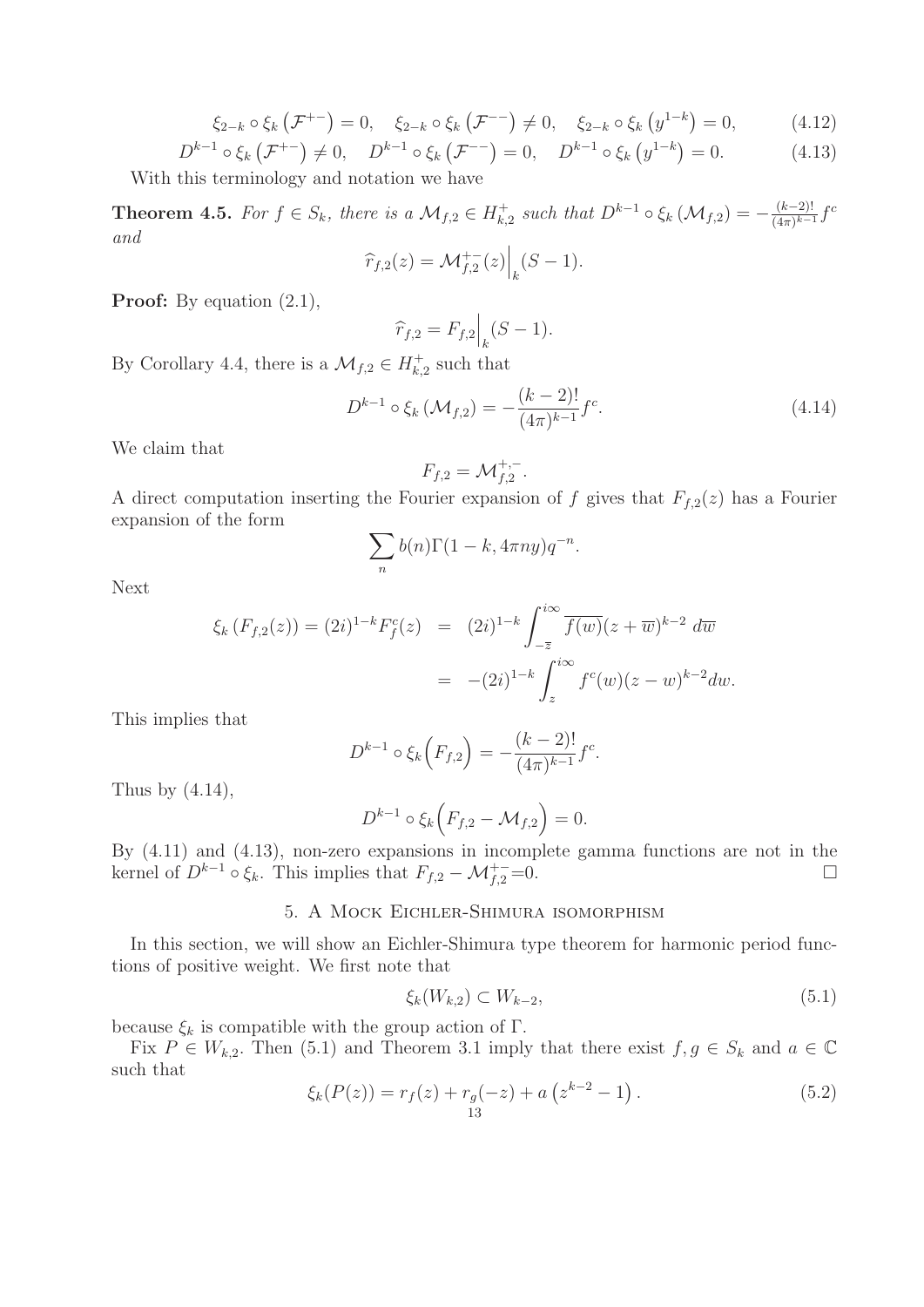This can be viewed as a differential equation for  $P$ , and we will now describe the general solution in  $W_{k,2}$ . To find a preimage of the second summand we require regularized integrals as they are defined, for instance, by Fricke in his upcoming PhD thesis [21].

Consider a function  $f : \mathbb{H} \to \mathbb{C}$  that is continuous. Assume that there is a  $c \in \mathbb{R}^+$  such that

$$
f(z) = O\left(e^{c \operatorname{Im}(z)}\right) \tag{5.3}
$$

,

uniformly in Re(z) as Im(z)  $\rightarrow \infty$ . Then, for each  $z_0 \in \mathfrak{H}$ , the integral

$$
\int_{z_0}^{i\infty} e^{uw} f(w) \ dw
$$

(where the path of integration lies within a vertical strip) is convergent for  $u \in \mathbb{C}$  with  $\text{Im}(u) \gg 0$ . If it has an analytic continuation to  $u = 0$ , we define the *regularized integral* 

$$
R. \int_{z_0}^{i\infty} f(w) \, dw := \left[ \int_{z_0}^{i\infty} e^{uw} f(w) \, dw \right]_{u=0}
$$

where the right hand side means the value at  $u = 0$  of the analytic continuation of the integral. Similarly, we define integrals at other cusps  $\alpha$ . Specifically, suppose that  $\alpha = \sigma_{\alpha}(i\infty)$ for a scaling matrix  $\sigma_{\mathfrak{a}} \in SL_2(\mathbb{Z})$ . If  $f(\sigma_{\mathfrak{a}}z)$  satisfies (5.3), then we define

$$
R. \int_{z_0}^{\mathfrak{a}} f(w) \ dw := R. \int_{\sigma_{\mathfrak{a}}^{-1} z_0}^{i\infty} f|_{2} \gamma(w) \ dw.
$$

For cusps  $a, b$  we define:

$$
R. \int_{a}^{b} f(w) \, dw := R. \int_{z_{0}}^{b} f(w) \, dw + R. \int_{a}^{z_{0}} f(w) \, dw \tag{5.4}
$$

for any  $z_0 \in \mathfrak{H}$ . An easy calculation shows:

**Lemma 5.1.** The integral R.  $\int_a^b f(w) dw$  as defined in (5.4) is independent of  $z_0 \in \mathfrak{H}$ .

By Theorem 1.2, there exists a harmonic Maass form  $M_f$  such that

$$
r_f(-z) = M_f^+ \Big|_k (1 - S)(z). \tag{5.5}
$$

Set

$$
\mathcal{F}_{f,2}^*(z) := R. \int_{-\overline{z}}^{i\infty} \frac{M_f^+(w)}{(w+z)^k} dw,
$$
  

$$
r_{f,2}^*(z) := R. \int_0^{i\infty} \frac{M_f^+(w)}{(w+z)^k} dw \Big|_k S,
$$
  

$$
\widetilde{r}_{f,2}^*(z) := \int_{-\overline{z}}^{i\infty} \frac{r_f(-w)}{(w+z)^k} dw,
$$
  

$$
\widehat{r}_{f,2}^*(z) := r_{f,2}^*(z) - \widetilde{r}_{f,2}^*(z).
$$

We note that, by definition,

$$
M_f^+(z) = \sum_{n=N}^{0} a_n e^{2\pi i n z} + O\left(e^{-2\pi y}\right) \quad \text{for some } N < 0, \text{ as } y \to \infty.
$$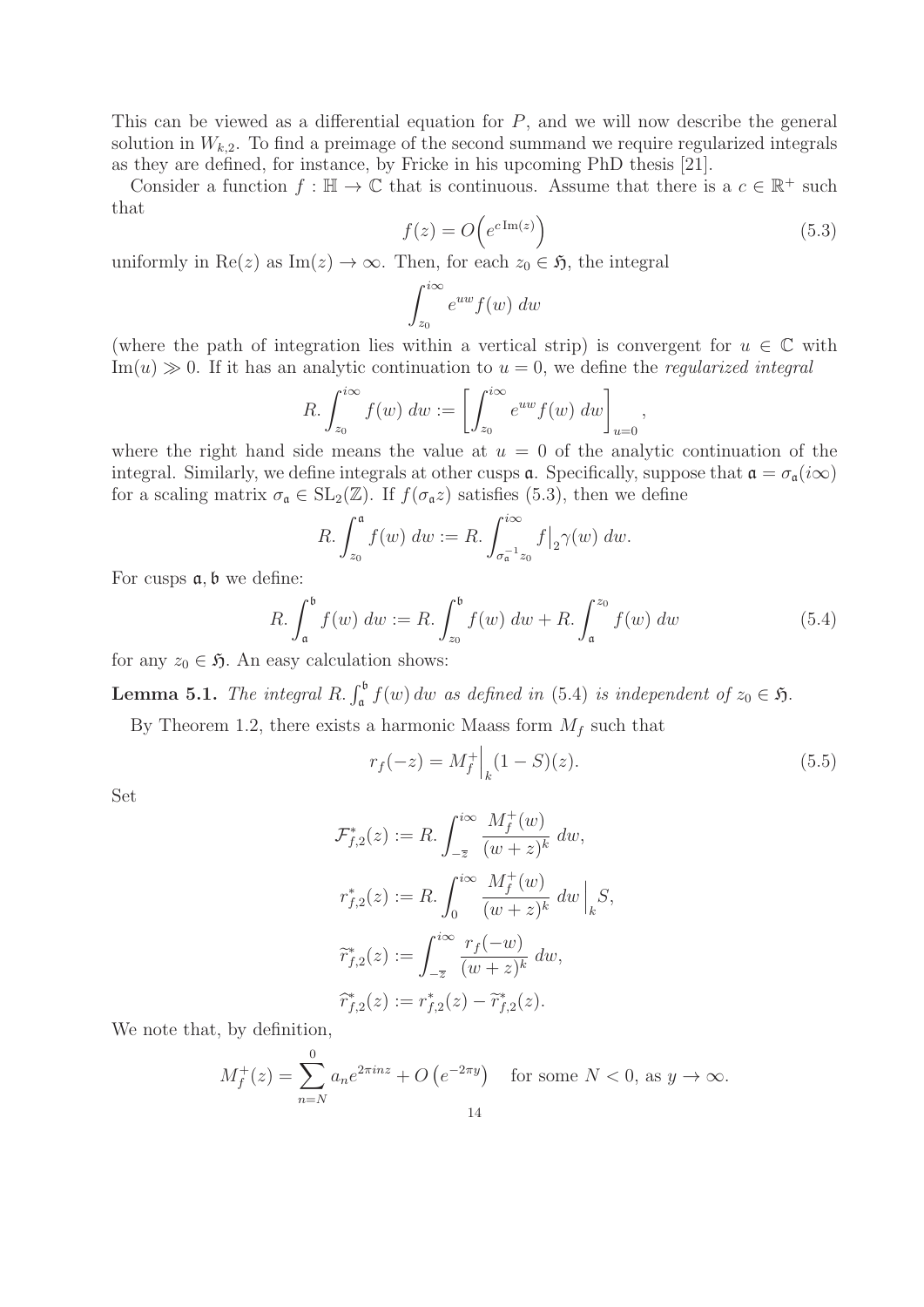We insert the above Fourier expansion into  $\mathcal{F}_{f,2}^*$  and integrate each of the terms separately.<br>Terms with  $n \geq 0$  do not require regularization. For terms with  $n \leq 0$  we obtain a linear Terms with  $n \geq 0$  do not require regularization. For terms with  $n < 0$  we obtain a linear combination of incomplete gamma functions of the form  $\Gamma(\ell, z)$  ( $\ell \in \mathbb{Z}, z \neq 0$ ). These functions can be analytically continued, from which we may deduce that the integrals can be extended to  $u = 0$ . Therefore, the regularized integrals are well-defined. The integral  $r_{f,2}^*$ ist treated analogously.

We also note that  $\tilde{r}_{f,2}^*$  does not require regularization, since  $r_f(-z) \in V_{k-2}$ . We easily compute, using (3.1), that

$$
\xi_k\left(\widehat{r}_{f,2}^*(z)\right) = (2i)^{1-k}r_{f^c}(-z). \tag{5.6}
$$

We claim that a special solution in  $W_{k,2}$  to  $(5.1)$  is then given by

$$
R_{f,2}^*(z) := -(2i)^{k-1} \widehat{r}_{f^c,2}(z) - (2i)^{k-1} \widehat{r}_{g^c,2}^*(z) + \overline{a}(2i)^{k-1} \left( \int_{-\overline{z}}^{i\infty} \frac{dw}{(w+z)^k} \right) \Big|_k (1-S). \tag{5.7}
$$

It is clear by  $(3.2)$ ,  $(5.6)$  and the identity

$$
\xi_k \left( \int_{-\bar{z}}^{i\infty} \frac{dw}{(w+z)^k} \right) = (2i)^{1-k} \tag{5.8}
$$

that  $R_{f,2}^*$  satisfies (5.2).<br>By Theorem 3.2, the

By Theorem 3.2, the function  $\hat{r}_{f^c,2}$  is an element of  $W_{k,2}$ . The same is true for  $\hat{r}_{f,2}^*$ :

**Lemma 5.2.** We have

$$
\mathcal{F}_{f,2}^* \Big|_k (S-1)(z) = \widehat{r}_{f,2}^*(z).
$$

In particular,  $\hat{r}_{f,2}^* \in W_{k,2}$ .

**Proof:** We first note, with Lemma 5.1 and the definition of regularized integrals, that

$$
r_{f,2}^{*}|_{k}S = \left[\int_{-\bar{z}}^{i\infty} \frac{e^{wu}M_f^{+}(w) \, dw}{(w+z)^k} \right]_{u=0} - \left[\int_{1/\bar{z}}^{i\infty} \frac{e^{wu}M_f^{+}(-1/w) \, d(-1/w)}{(-1/w+z)^k} \right]_{u=0}
$$

$$
= \left[\int_{-\bar{z}}^{i\infty} \frac{e^{wu}M_f^{+}(w) \, dw}{(w+z)^k} \right]_{u=0} - \left[\int_{-\bar{z}}^{0} \frac{e^{-u/w}M_f^{+}(w) \, dw}{(w+z)^k} \right]_{u=0} . \tag{5.9}
$$

On the other hand, to compute  $\mathcal{F}_{f,2}^*|_k(S-1)(z) = \mathcal{F}_{f,2}^*(-1/z)z^{-k} - \mathcal{F}_{f,2}^*(z)$  we recall that, by definition, this is the value of u at 0 of the analytic continuation of

$$
\int_{1/\bar{z}}^{i\infty} \frac{e^{wu} M_f^+(w) \, dw}{(wz-1)^k} - \int_{-\bar{z}}^{i\infty} \frac{e^{wu} M_f^+(w) \, dw}{(w+z)^k}.
$$

For  $\text{Im}(u) \gg 0$ , with (5.5) this equals

$$
\int_{-\bar{z}}^{0} \frac{e^{-u/w} M_f^+(-1/w) d(-1/w)}{(-z/w-1)^k} - \int_{-\bar{z}}^{i\infty} \frac{e^{wu} M_f^+(w) dw}{(w+z)^k}
$$
\n
$$
= \int_{-\bar{z}}^{0} \frac{e^{-u/w} M_f^+(w) dw}{(z+w)^k} - \int_{-\bar{z}}^{0} \frac{e^{-u/w} r_f(-w) dw}{(z+w)^k} - \int_{-\bar{z}}^{i\infty} \frac{e^{wu} M_f^+(w) dw}{(w+z)^k} . \quad (5.10)
$$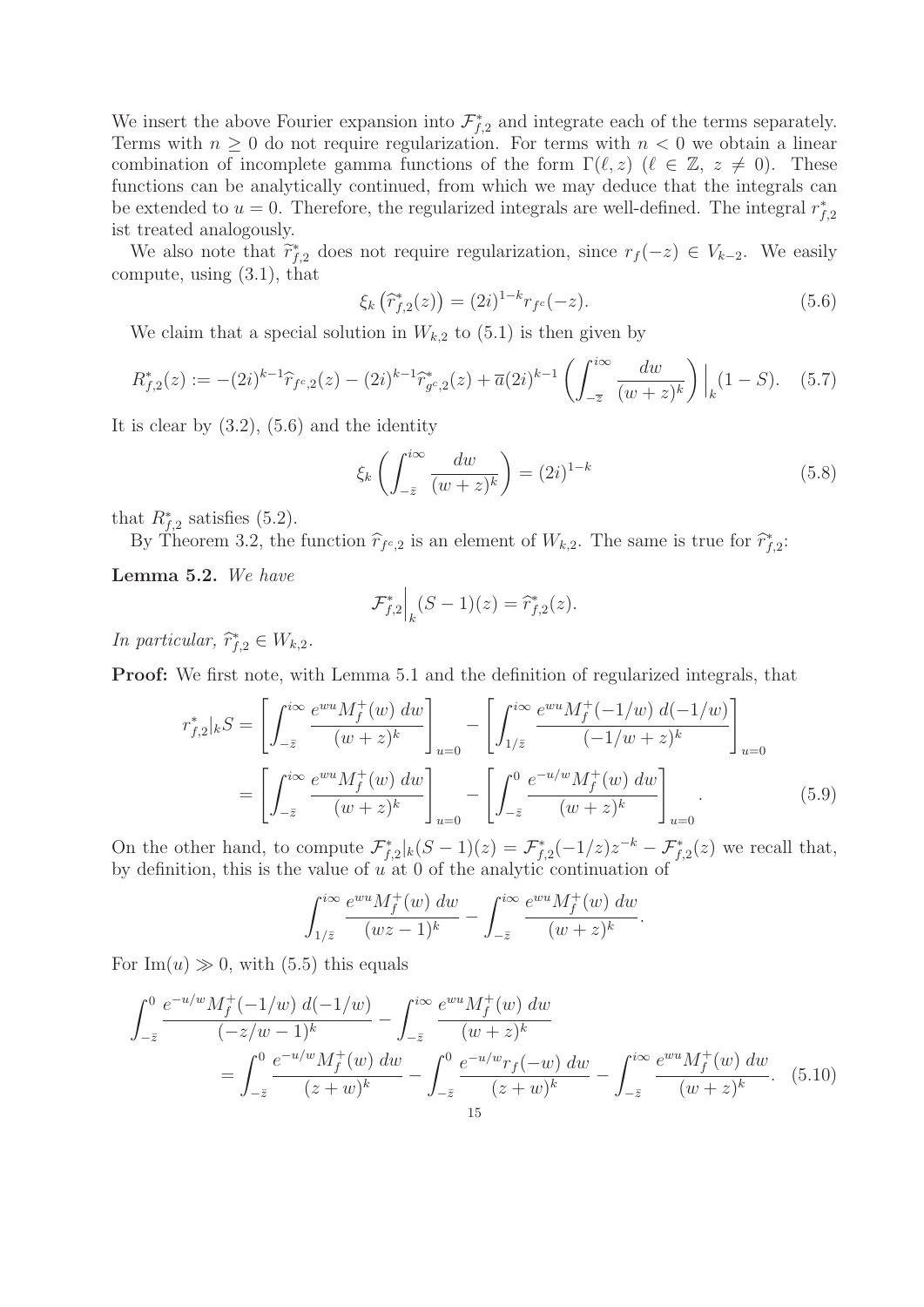Because of (3.3), the second integral of (5.10) equals

$$
\int_{-1/\bar{z}}^{i\infty} \frac{e^{wu} r_f(-1/w) w^k dw}{(zw-1)^k} = -\int_{1/\bar{z}}^{i\infty} \frac{e^{wu} r_f(w) dw}{(zw-1)^k}
$$

This is analytic at  $u = 0$  with value  $\tilde{r}_{f,2}^*|_kS(z)$ . Therefore, with analytic continuation and  $(5.0)$ ,  $(5.10)$  gives (5.9), (5.10) gives

$$
\mathcal{F}_{f,2}^*|_k(S-1) = -r_{f,2}^*|_kS + \widetilde{r}_{f,2}^*|_kS = -\widehat{r}_{f,2}^*|_kS,
$$

which implies the result.  $\Box$ 

That the third term of (5.7) is an element of  $W_{k,2}$  follows directly from (5.8) and the invariance of the integral under T.

Therefore, the general solution of (5.2) is

$$
-(2i)^{k-1}\left(\widehat{r}_{f^c,2}(z)+\widehat{r}_{g^c,2}^*(z)-\overline{a}\int_{-\overline{z}}^{i\infty}\frac{dw}{(w+z)^k}\Big|_{k}(1-S)+G(z)\right),
$$

where G is a holomorphic function on  $\mathfrak{H}$ . The last summand G must be annihilated by  $1+S$ and  $1 + U + U^2$  in terms of  $\vert_k$ , because all the others satisfy the Eichler-Shimura relations. This implies that  $G = H|_k(S-1)$  for some translation invariant holomorphic function H. Indeed, this follows from  $H^1(\Gamma, \mathcal{A}) = 0$ , where  $\mathcal A$  is a the module of holomorphic functions on  $\mathfrak H$  (see equation (5.3) of [25] citing [29]).

Set

$$
U_{k,2} := \left(\mathcal{O}(\mathfrak{H}) + \left\{f \in \bigoplus_{j=1}^{k-1} y^{-j} V_{k-2}; \, \xi_k(f) \in V_{k-2}\right\}\right) \cap \{f : \mathfrak{H} \to \mathbb{C}; f|_{k} T = f\},\
$$

where  $\mathcal{O}(\mathfrak{H})$  is the space of holomorphic functions on  $\mathfrak{H}$ . We can then complete the proof of

**Theorem 5.3.** The map  $\phi : S_k \oplus S_k \rightarrow W_{k,2}$  defined by

$$
\phi(f,g) := \widehat{r}_{f^c,2} + \widehat{r}_{g^c,2}^*
$$

induces an isomorphism

$$
\overline{\phi}: S_k \oplus S_k \cong_{\mathbb{R}} W_{k,2}/V_{k,2},
$$

where  $V_{k,2} := U_{k,2} |_{k} (S - 1)$ .

**Proof:** We have already shown above that  $\overline{\phi}$  is surjective. To show that it is injective, suppose that  $P \in \text{ker}(\phi)$ . Then

$$
\widehat{r}_{f^c,2} + \widehat{r}_{g^c,2}^* = A|_k(S-1)
$$
\n(5.11)

for some  $A \in U_{k,2}$ . Applying  $\xi_k$  on both sides of (5.11), we deduce that  $r_f(z) + r_g(-z)$  is an Eichler coboundary. The classical Eichler-Shimura isomorphism (Theorem 3.1) implies that f, q must vanish.

Remark 4. Since  $\{f \in \bigoplus_{j=1}^{k-1} y^{-j}V_{k-2}; \xi_k(f) \in V_{k-2}\}$  does not contain any holomorphic ele-<br>monts it is isomorphic to  $V_{k-1}$ . The corresponding isomorphism is  $\xi$ . ments, it is isomorphic to  $V_{k-2}$ . The corresponding isomorphism is  $\xi_k$ .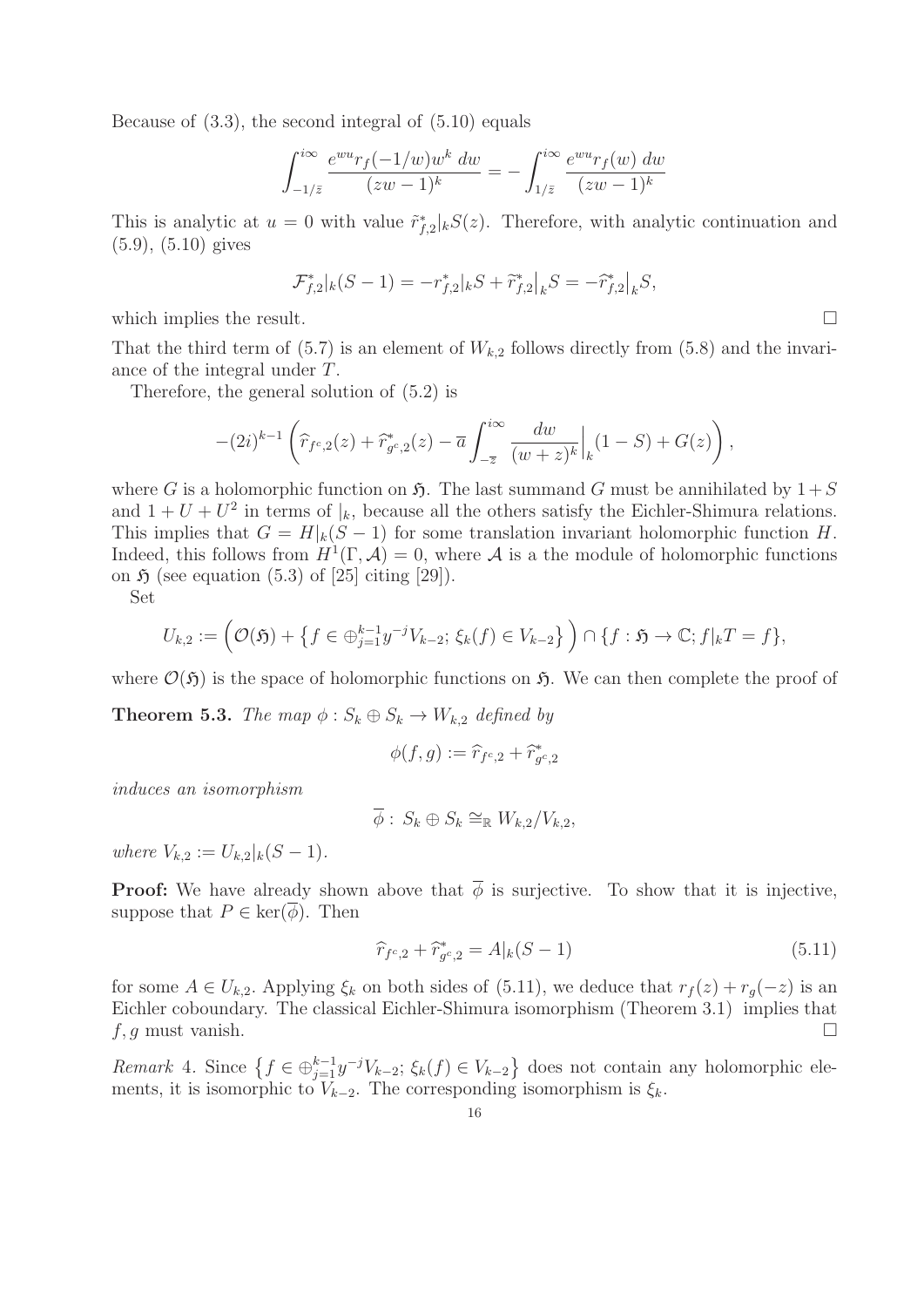#### 6. Cohomological interpretation

Theorem 4.5 has a cohomological interpretation which makes apparent the similarity of our construction with the one associated to critical values in [7]. We shall first give a cohomological interpretation of the period polynomials in the context of the results of [7].

We recall the definition of parabolic cohomology in our setting. For  $m \in \mathbb{Z}$  and a Γ-submodule V of the space of functions  $f : \mathfrak{H} \to \mathbb{C}$  we define

$$
Z_p^1(\Gamma, V) := \left\{ g : \Gamma \to V; g(\gamma \delta) = g(\gamma)|_m \delta + g(\delta) \text{ and}
$$
  

$$
g(T) = h|_m(T - 1) \text{ for some } h \in V \right\},
$$
  

$$
B_p^1(\Gamma, V) = B^1(\Gamma, V) := \left\{ g : \Gamma \to V; \text{for some } h \in V,
$$
  

$$
g(\gamma) = h|_m(\gamma - 1) \text{ for all } \gamma \in \Gamma \right\},
$$

and

$$
H_p^1(\Gamma, V) := Z_p^1(\Gamma, V) / B_p^1(\Gamma, V).
$$

A basic map in the theory of period polynomials is

$$
\rho: S_k \to H^1_p(\Gamma, V_{k-2}).
$$

It assigns to  $f \in S_k$  the class of a cocycle  $\phi_f$  determined by  $\phi_f(T) = 0$  and  $\phi_f(S) = r_f(-z)$ . We further consider the Γ-module  $\mathcal{O}^*(\mathfrak{H})$  of holomorphic functions  $F : \mathfrak{H} \to \mathbb{C}$  of at most linear exponential growth at the cusps. The group  $\Gamma$  acts on  $\mathcal{O}^*(\mathfrak{H})$  via  $|_{2-k}$ . Then the natural injection i of  $V_{k-2}$  into  $\mathcal{O}^*(\mathfrak{H})$  induces a map

$$
i^*: H_p^1(\Gamma, V_{k-2}) \to H_p^1(\Gamma, \mathcal{O}^*(\mathfrak{H})) .
$$

Theorem 1.1 of [7] states that  $r_f(-z)$  is a constant multiple of  $F_f^+|_{2-k}(1-S)$  for the holomorphic part  $F_f^+$  of some harmonic Maass form  $F_f$  that grows at most linear exponentially at the cusps. This can then be reformulated as:

$$
i^* \circ \rho = 0. \tag{6.1}
$$

To formulate the analogue of this result in our context and the setting of non-critical values we consider the following Γ-modules, all in terms of the action  $\vert_k$ ,

- i)  $\mathcal{H}^*(\mathfrak{H})$  the Γ-module of harmonic functions on  $\mathfrak{H}$  of at most linear exponential growth at the cusps.
- ii)  $V_{k,2} := \{f : \mathfrak{H} \to \mathbb{C} \text{ of at most line. } \exp \text{.} \text{ growth at the cusps, } \xi_k(f) \in V_{k-2}\}.$

Because of the compatibility of  $\xi_k$  with the slash action, these spaces are Γ-invariant.

According to Theorem 3.2, for each  $f \in S_k$ , the map  $\psi_f$  such that  $\psi_f(T) = 0$  and  $\psi_f(S) = \hat{r}_{f,2}$  induces a cocycle with values in  $\mathcal{V}_{k,2}$ . Therefore, the assignment  $f \to \psi_f$ induces a linear map

$$
\rho': S_k \to H^1_p(\Gamma, \mathcal{V}_{k,2}).
$$

Because of Remark 3, there is a natural injection i' from  $\mathcal{V}_{k,2}$  to  $\mathcal{H}^*(\mathfrak{H})$ , and this induces a map:

$$
i'^*: H_p^1(\Gamma, \mathcal{V}_{k,2}) \to H_p^1(\Gamma, \mathcal{H}^*(\mathfrak{H}))\,.
$$

Theorem 4.5 then implies that

**Theorem 6.1.** The composition  $i^* \circ \rho'$  is the zero map.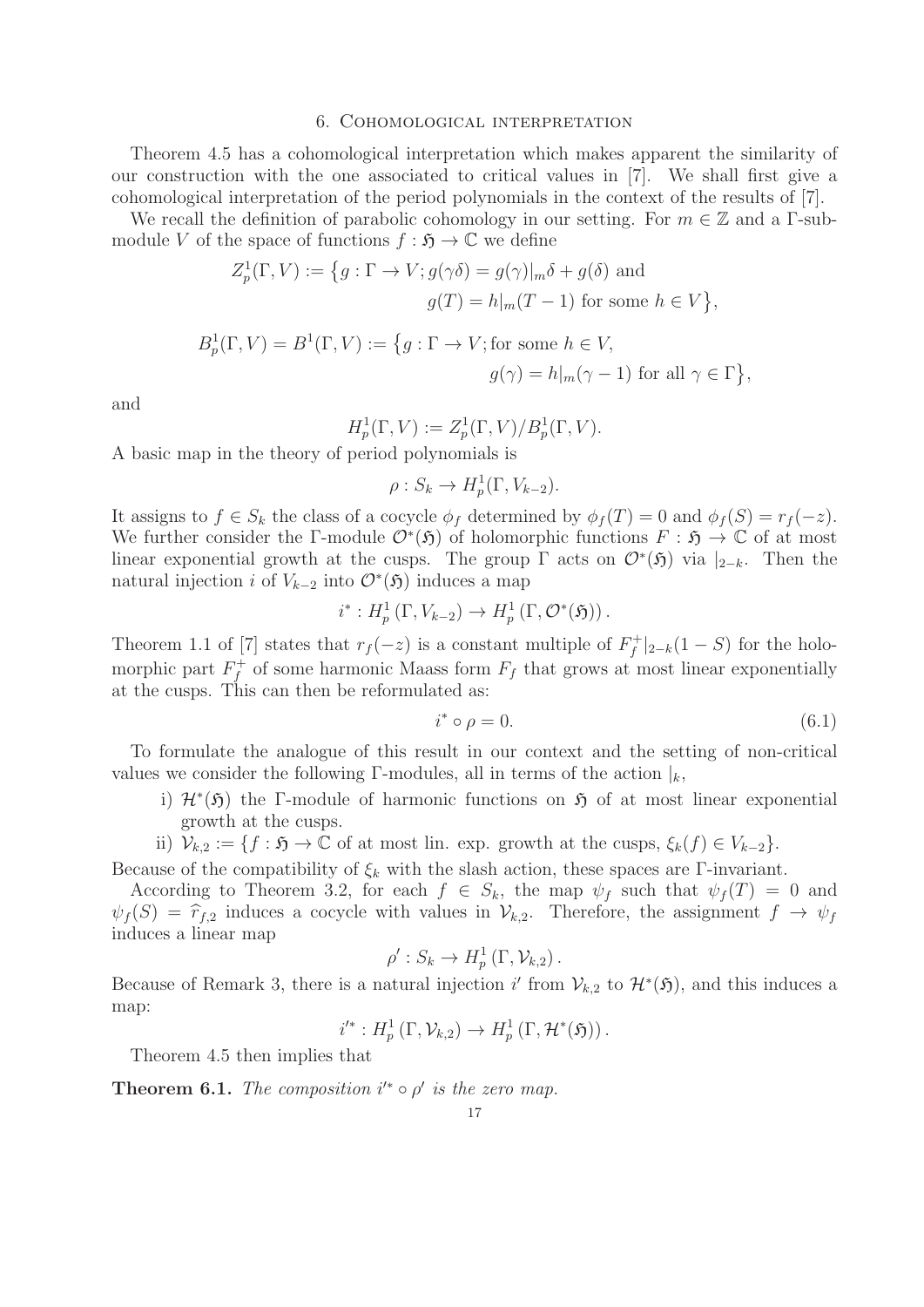#### **REFERENCES**

- [1] G. Andrews, On the theorems of Watson and Dragonette for Ramanujan's mock theta functions, Amer. J. Math. **88** (1966), 454–490.
- [2] K. Bringmann, Asymptotics for rank partition functions, Trans. Amer. Math. Soc. **361** (2009), 3483–3500.
- [3] K. Bringmann, On certain congruences for Dyson's ranks, Int. J. Number Theory **5** (2009), 573–584.
- [4] K. Bringmann and B. Kane, Inequalities for differences of Dyson's rank for all odd moduli, Math. Res. Lett. **17** (2010), 927–942.
- [5] K. Bringmann, B. Kane, and R. Rhoades, Duality and differential operators for harmonic Maass forms, submitted for publication.
- [6] K. Bringmann, A. Folsom, and K. Ono, q-series and weight 3/2 Maass forms, Compositio Math. **145** (2009), 541–552.
- [7] K. Bringmann, P. Guerzhoy, Z. Kent, and K. Ono, Eichler-Shimura theory for mock modular forms, submitted for publication.
- $[8]$  K. Bringmann and K. Ono, The  $f(q)$  mock theta function conjecture and partition ranks, Invent. Math. **165** (2006), 243–266.
- [9] K. Bringmann and K. Ono, Lifting cusp forms to Maass forms with an application to partitions, Proc. Nat. Acad. Sci. (USA) **104** (2007), 3725–3731.
- [10] J. Bruinier and J. Funke, On two geometric theta lifts, Duke Math. J. **125** (2004), 45–90.
- [11] J. Bruinier, K. Ono, and R. Rhoades, Differential operators for harmonic weak Maass forms and the vanishing of Hecke eigenvalues, Math. Ann. **342** (2008), 673–693.
- [12] R. Bruggeman, Modular forms of varying weight I, Math. Z. **190** (1985), 477–495.
- [13] R. Bruggeman, Modular forms of varying weight II, Math. Z. **192** (1986), 297–328.
- [14] R. Bruggeman, Modular forms of varying weight III, J. f¨ur die reine und angew. Math. **371** (1986), 144–190.
- [15] Y. Choie and N. Diamantis, Values of L-functions at integers outside the critical strip, Ramanujan J. **14** (2007), 339–350.
- [16] P. Deligne, Valeurs de fonctions L et périodes d'intégrales, With an appendix by N. Koblitz and A. Ogus. Automorphic forms, representations and L-functions, Part 2 (Proc. Sympos. Pure Math.) (1979), 313–346.
- [17] W. Duke and Ö. Imamoglu A converse theorem and the Saito-Kurokawa lift, Internat. Math. Res. Notices **7** (1996), 347–355.
- [18] W. Duke, O. Imamoglu, and A. Toth, *Cycle integrals of the j-function and mock modular forms*, Ann. of Math., accepted for publication.
- [19] L. Dragonette, Some asymptotic formulae for the mock theta series of Ramanujan, Trans. Amer. Math. Soc. **72** (1952), 474–500.
- [20] J. Fay, Fourier coefficients of the resolvent for a Fuchsian group, J. Reine Angew. Math. **293/294** (1977), 143–203.
- [21] H. Fricke, Analytische und padische Aspekte von klassischen und Mock-Modulformen, PhD thesis, Max Planck Institute for Mathematics (in preparation).
- [22] D. Goldfeld Special values of derivatives of L-functions Number theory (CMS Conf. Proc., 15) (1995), 159–173.
- [23] D. Hejhal, *The Selberg trace formula for*  $PSL(2, \mathbb{R})$ , *Vol. 2* (Lect. Notes in Math., Vol. 1001), Springer, 1983.
- [24] H. Hida, Non-critical values of adjoint L-functions for SL(2). Automorphic forms, automorphic representations and arithmetic, Part 1 (Proc. Sympos. Pure Math.) (1999) 123–175.
- [25] M. Knopp, Some new results on the Eichler cohomology, Bull. AMS **80** (1974), 607–632.
- [26] N. Koblitz, Non-integrality of the periods of cusp forms outside the critical strip, Funkcional. Anal. i Prilozen. **9** (1975), 52–55.
- [27] W. Kohnen and D. Zagier, Modular forms with rational periods Modular forms (Durham, 1983), 197–249 (1984).
- [28] M. Kontsevich and D. Zagier, Periods. Mathematics unlimited-2001 and beyond (2001) 771–808.
- [29] I. Kra, On cohomology of kleinian groups II Ann. of Math. (2) **90** (1969), 576–590.
- [30] Y. Manin, Periods of cusp forms, and p-adic Hecke series, Mat. Sb. (N.S.) **92** (134) (1973), 378–401.